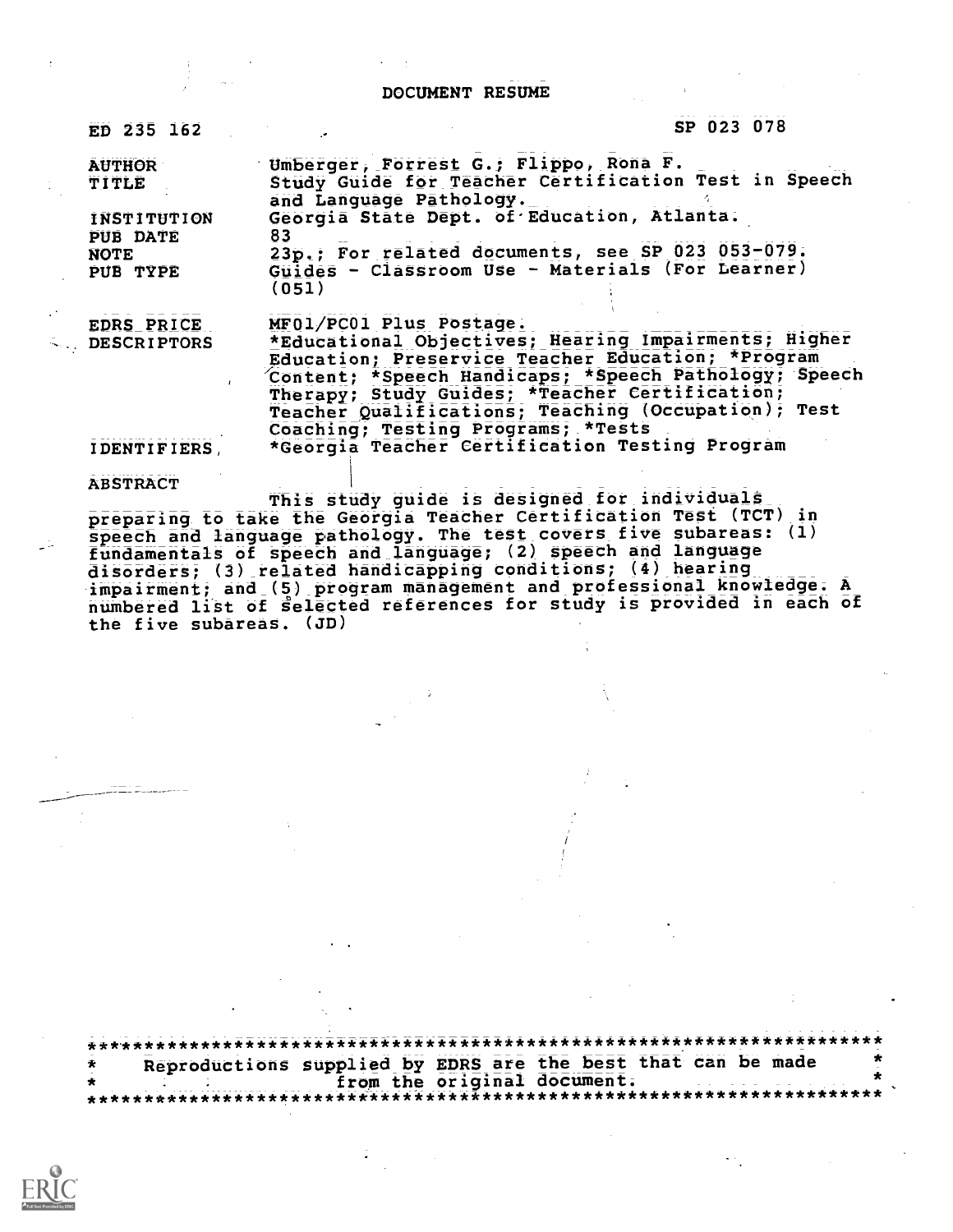STUDY GUIDE FOR TEACHER CERTIFICATION TEST IN SPEECH AND ,LANGUAGE PATHOLOGY

Published by Georgia Department of Education Georgia Teacher Certification Testing Program Atlanta, Georgia 30334

تم

 $\mathbf{I}$ 

"'PERMISSION TO REPRODUCE THIS MATERIAL HAS BEEN GRANTED BY Kona + Hippo

TO THE EDUCATIONAL RESOURCES INFORMATION CENTER(ERIC)."

\_\_.U.S\_DEPARTMENT OF EDUCATION<br>\_ NATIONAL INSTITUTE OF EDUCATION<br>EDUCATIONAL RESOURCES INFORMATION CENTER (ERIC/

This document has been reproduced as received from the person or organization

orginating it.<br>I Minor changes have been made to improve reproduction quality.

Points of view or opinions stated in this document do not necessarily represent official NIE position or policy.

 $0.23078$ 

 $\overline{4}$ 

1.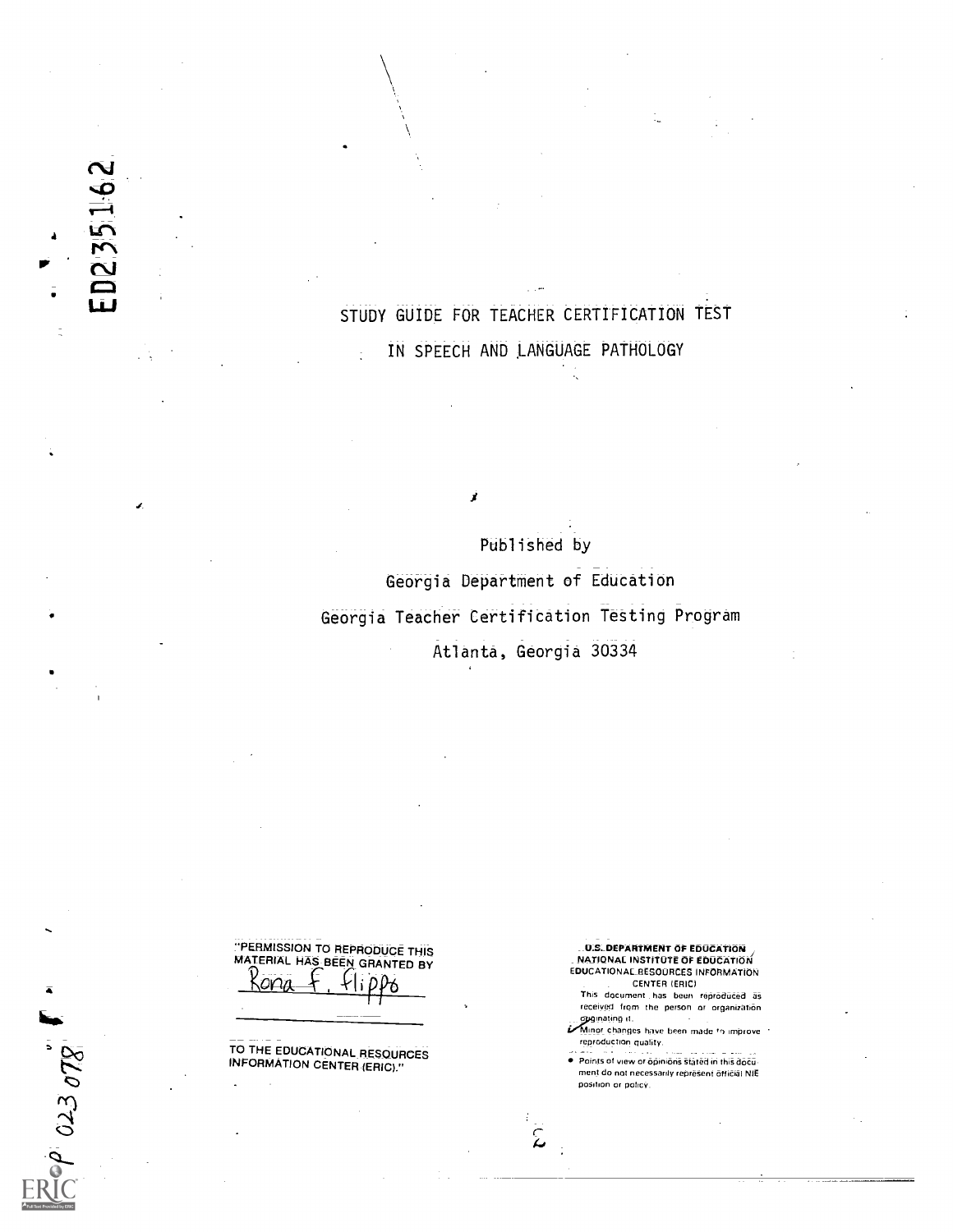National Evaluation Systems, Inc., has prepared for distribution by the Georgia Department\_of Education the set of content\_ objectives fOUnd in this Study Guide. These\_objectives\_have\_been verified as important content requirements for initial certification. Not all of the listed objectives have\_had test items written for them. The selected objectives haVe not been identified. All\_objettives which appear here are certification requirements and a sampling of them will be tested.

When the project to develop the Georgia Teacher Certification Tests (TCT) Was begun in\_November 1976,\_an Ad\_Hoc Committee composed of Georgia educators was appointed to work with NES on each TCT. The function of these Ad Hoc Committees was to review all NES generated materials with a goal\_of making the materialt more reflective of Georgia education needs. The first step in the test development process was that of content domain specification. Educators identified all content knowledge that an applicant would need to know to function effectively in a Georgia school. This content was further\_ defined into content objectives; which were sent to currently practicing Georgia educators for\_ verification. These educators provided actual rating of the "job-relatedness" of the content objectives.  $\overline{z}$ At that point, it was possible to\_identify, from the original domain specification, the extent of essentiality of specific content skills for successful performance on the\_job. Test items were written for the most essential objectives which spanned the content of the field.

The purpose of providing objectives is to explicitly define the content required of an applicant for certification in this field. Further, the statement of these objectives should assist in preparing for the criterion - reference content knowledge test; We encourage applicants to study these materials, which will enhance their understanding of the content field and alleviate any unnecessary concerns about the nature of the Georgia Teacher Certification Tests.

Along with these materials go hopes for a rewarding career in education.

If you have questions or desire further information, contact:

Performance-Based Certification Division Of Staff\_Development 1858 Twin Towers East Atlanta, Georgia 30334 (404)6562556

### Georgia Department of Education

Charles McDaniel, State Superintendent of Schools

 $\hat{\bm{\omega}}$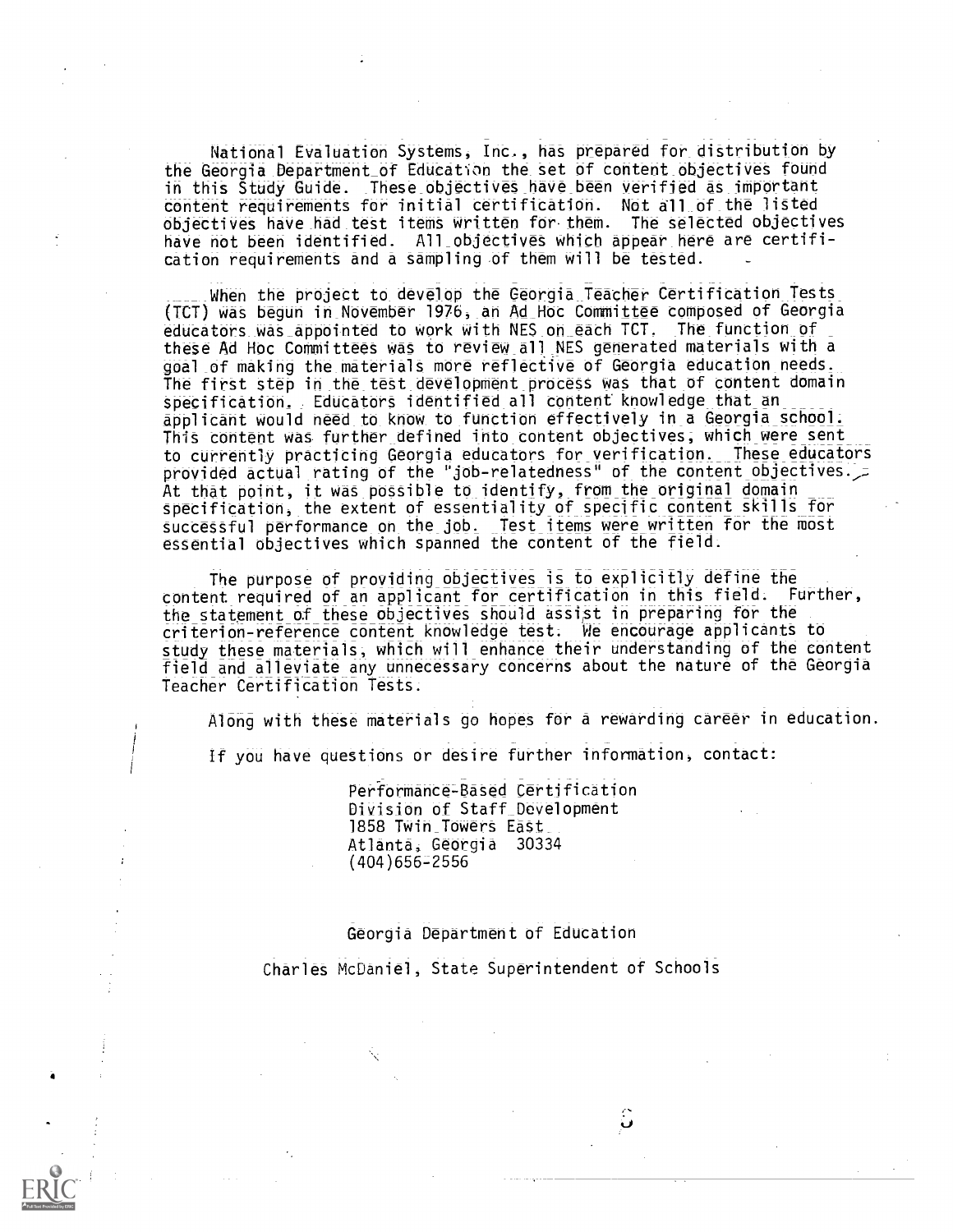The.Georgia Department of Education wishes to express its appreciation to the group of Georgia educatbrs listsd below who volunteered their time and expertise to develop this Study Guide.

#### Committee

Forrest G. Umberger, Chairperson Georgia State University

Virginia G. Baird Atlanta Public Schools

Richard L. Logan Bledkley County Public Schools

Rebecca K. Reeves Georgia State Department of Education

Rona F. Flippo, Consultant to Committee Georgia Department of Education

The committee wishes to thank the following people for their Contributions to the project: James Graham, Parthenia Hilliard-Franks, William C. Moeny, and Richard Talbot.

## AUgust 1983

Georgia Department of Education Atlanta, Georgia

 $\epsilon_{\mathbf{r}}$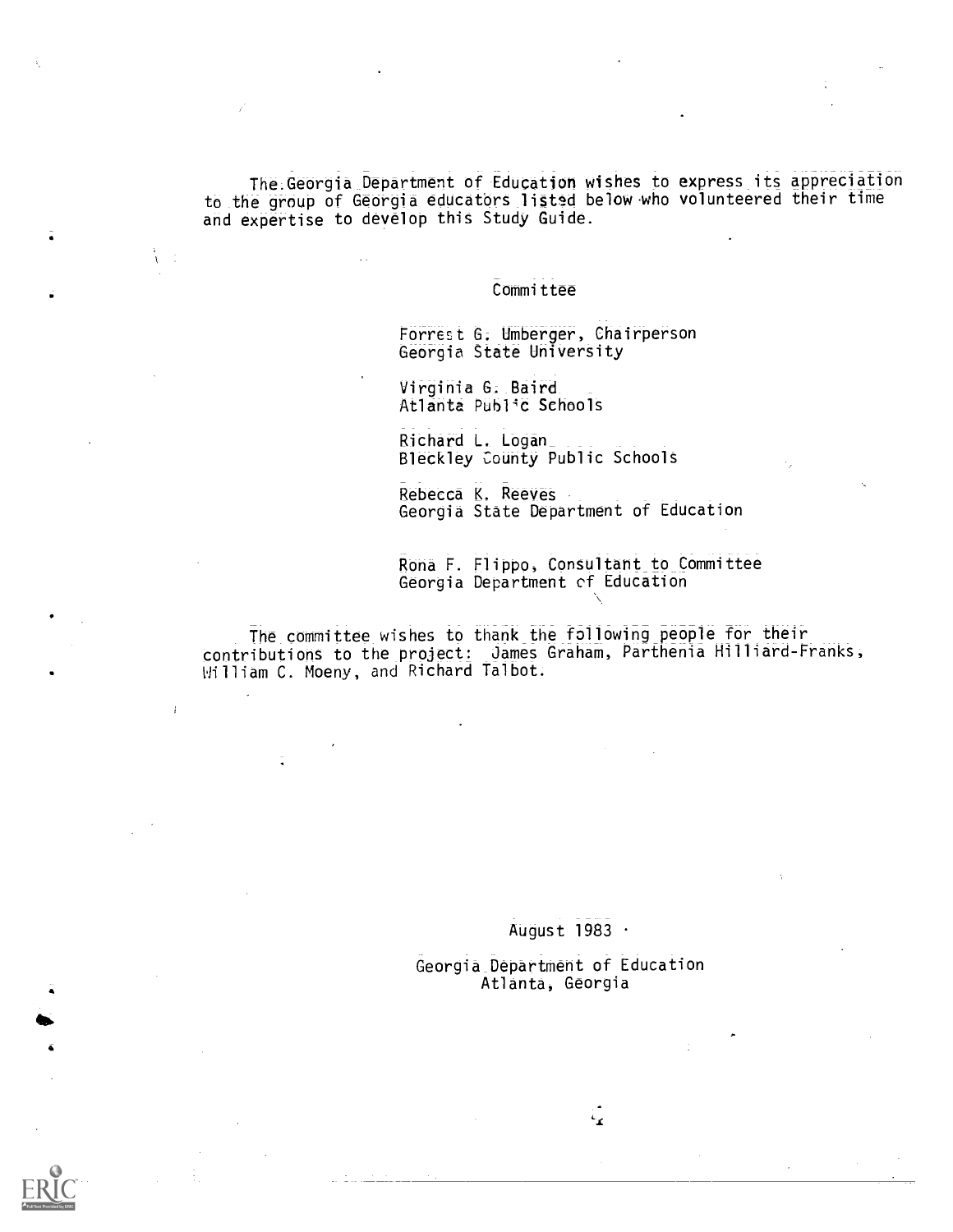STUDY GUIDE FOR TCT IN SPEECH AND LANGUAGE PATHOLOGY Georgia Teacher Certification Testing Program Field 028: Speech and Language Pathology

#### INTRODUCTION

This Study Guide was specifically designed for persons preparing to take the Georgia Teacher Certification Test (TCT) in Speech and Language Pathology; The Speech and Language Pathdlogy Test:was developed by the National Evaluation System, Inc., and educators in the state of Georgia; The test covers five subareas: Fundamentals of Speech and Language, Speech and Language Disorders, Related Handicapping Conditions, Hearing Impairments, Program Management and Professional Knowledge;

This Study Guide has been organized by these subareas and follows the sequential order found within the published content objectives of the TCT in Speech' and Language Pathology. Contained within this guide, examinees Will find references keyed to each of the test objectives for each of the five test subareas..

This Study Guide contains:

- 1. Answers to selected questions that are commonly asked regarding the test and its related procedures;
- 2. A numbered listing of selected reference materials; and
- 3. A listing of the content objectives for each subarea with specific readings from the numbered reference list'matched to each'objective

This listing of sources does not mean that all are needed to grasp a particular concept or meet a given objective; Some examinees will have better access to certain sources than to other sources; Additionally, in some eases several objectives have been referenced to the same readings

 $5.$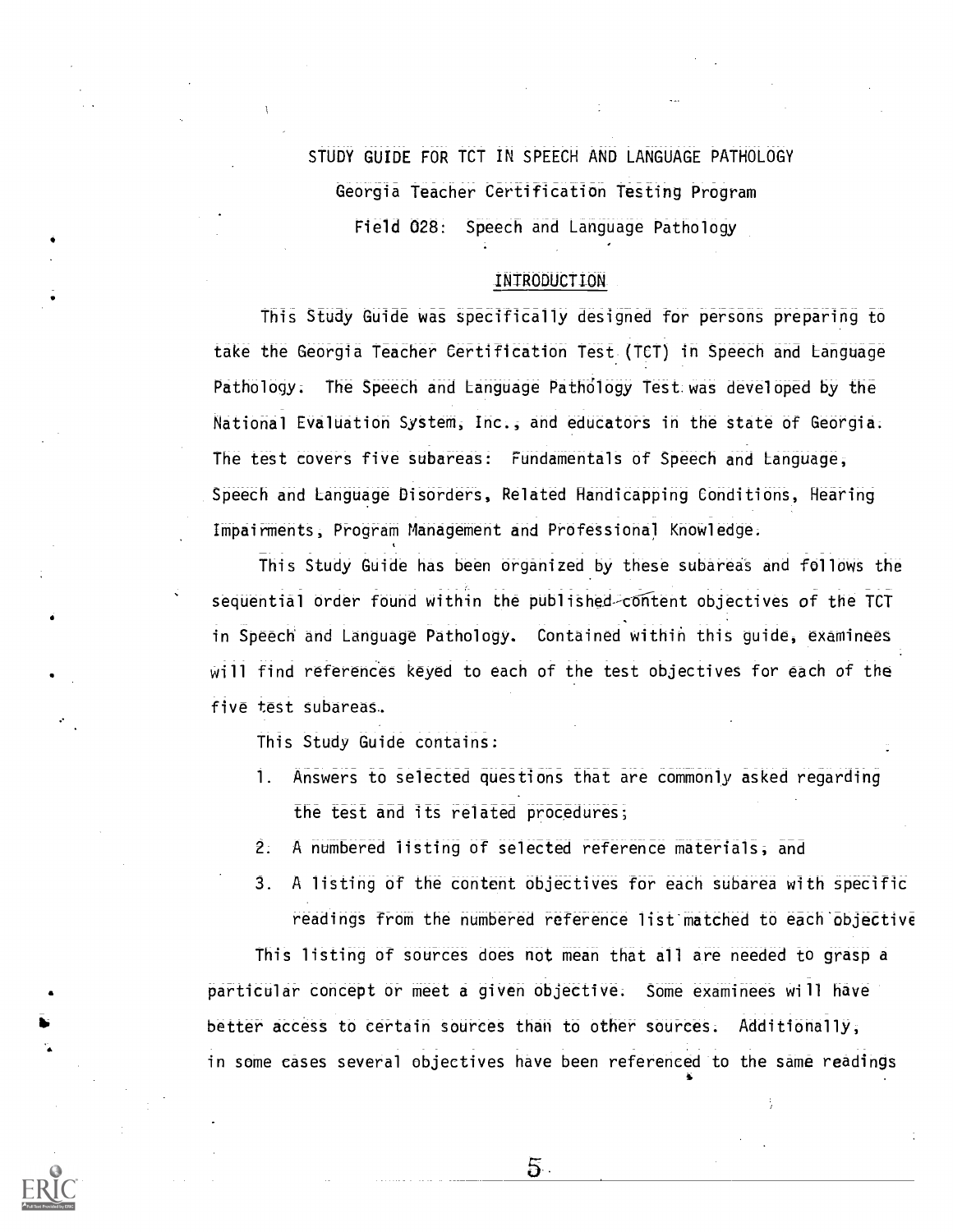because those readings cover several topics. The references given are suggested references only and are not intended to be an exhaustive or complete listing.

In addition to the content objectives and readings that will follow; you should be aware that:

1. The TCT items are multiple choice with four possible answers.

- 2. There are no penalities for guessing when unsure of an answer.
- 3. While examinees are given 3 1/2 hours of actual test time, they may request up to an additional hour if needed.

4. In order to pass the TCT one does not have to pass each subarea.

Your total score is determined by the number of correct answers:

Examinees wanting specific help with test-taking skills should ask fbr assistance from their college/university counseling center and/or refer to one or more of the references listed below:

- \_Flippo, R. F., Testwiseness. Rehoboth, Mass.: Twin Oaks Publishing, (1983).
	- Millman; J. and Pauk, W. How to Take Tests. New York, N.Y.: McGraw-Hill, (1969).
	- Pauk, W. How to Study in College, Second Edition. Boston, Mass.: Houghton Mifflin, (1974).
	- Preston, R. C. and Botel, M. How to Study. Chicago, Ill.: SRA, (1974).

Raygor, A. L. and Wark, D. M. Systems for Study. New York, N.Y.: McGraw-Hill, (1970).

F,

 $=2.7$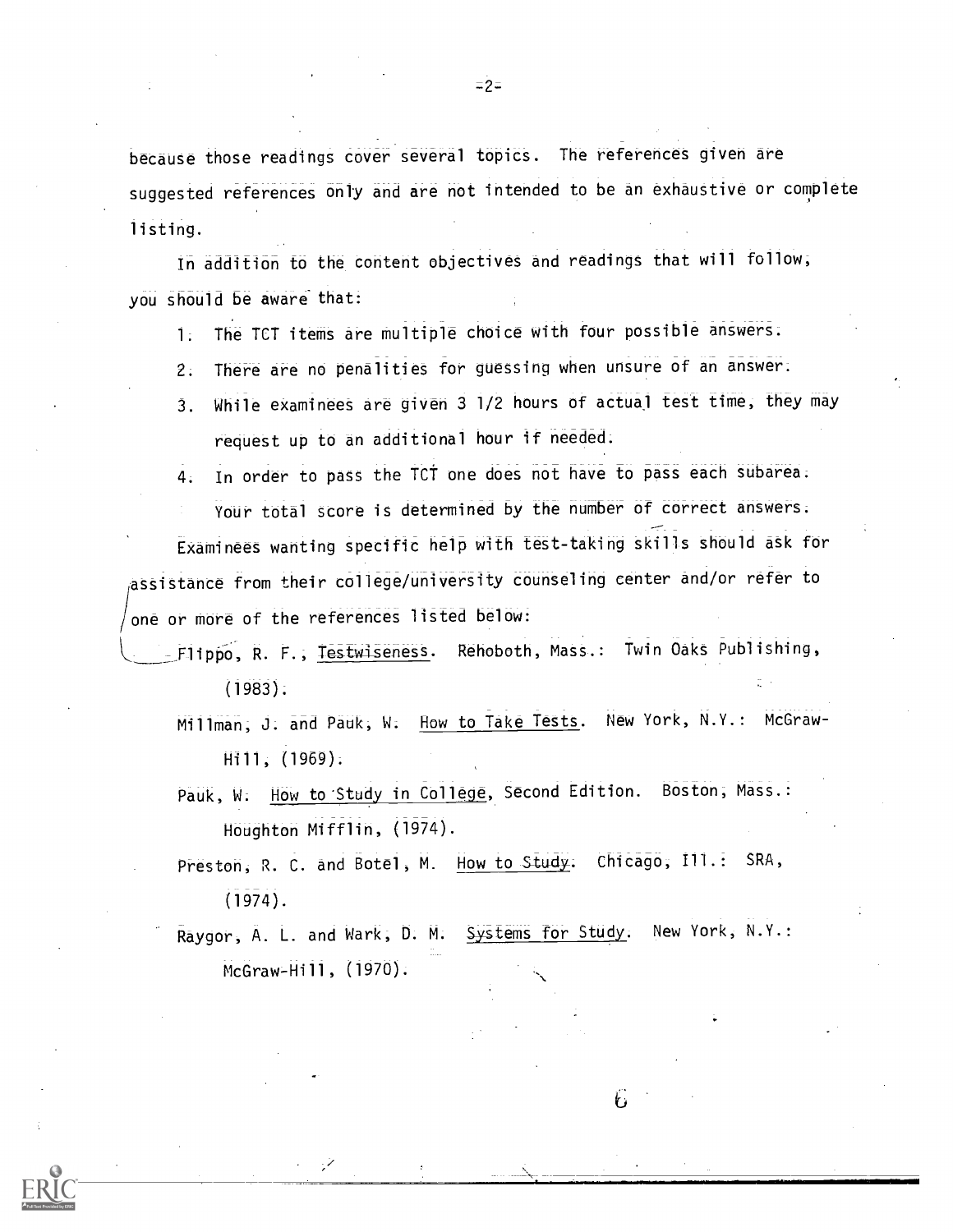# ANSWERS TO SELECTED QUESTIONS REGARDING THE SPEECH AND LANGUAGE PATHOLOGY TCT

 $-3-$ 

1. Who is required to take the TCT in Speech-Language Pathology?

Persons seeking initial certification who completed their preparation programs after September 1, 1978 are required to take the TCT in Speech Language Pathology. Also, persons adding Speech-Language Pathology after September 1, 1981 are required to take the TCT if their preparation was not completed prior to this date.

2. If  $1\sqrt{2}$  am required to take the TCT, how should I apply?

Request a registration bulletin from your college/university, local school system or regional assessment center. Bulletins may also be obtained from the Georgia Department of Education, Performance-Based Certification, 1858 Twin Towers East, Atlanta, Georgia 30334, (404) 656-2556. Specific question regarding test fees, sites and scoring procedures are addressed in the registration bulletin.

3. When is the TCT offered?

It is offered three times each academic year. The specific dates are listed in the registration bulletin.

4. When may I take the TCT?

The TCT may be taken anytime during the training\_program. However, persons who have completed their coursework should be more fully prepare The TCT may also be taken anytime after completion of a training program

The Georgia Department of Education requires individuals\_to\_pass the\_TC. no later than the end of their first year of teaching. If the test is successfully passed, persons will be eligible for another certificate in Speech and Language Pathology. \_It\_is advised that\_SLP'S take the test the first time it is offered during their initial year of employmer in Georgia. In this way, even if they do not to well on the test, they will still have two opportunities remaining in that year.

5. What happens if I do not pass the TCT by the end of my first year of employment in Georgia schools?

You will be ineligible for continued employment as an SLP in the school! until the test has been successfully passed. However, the test may be taken as many times as necessary and when it is successfully passed. yot may apply again for another certificate.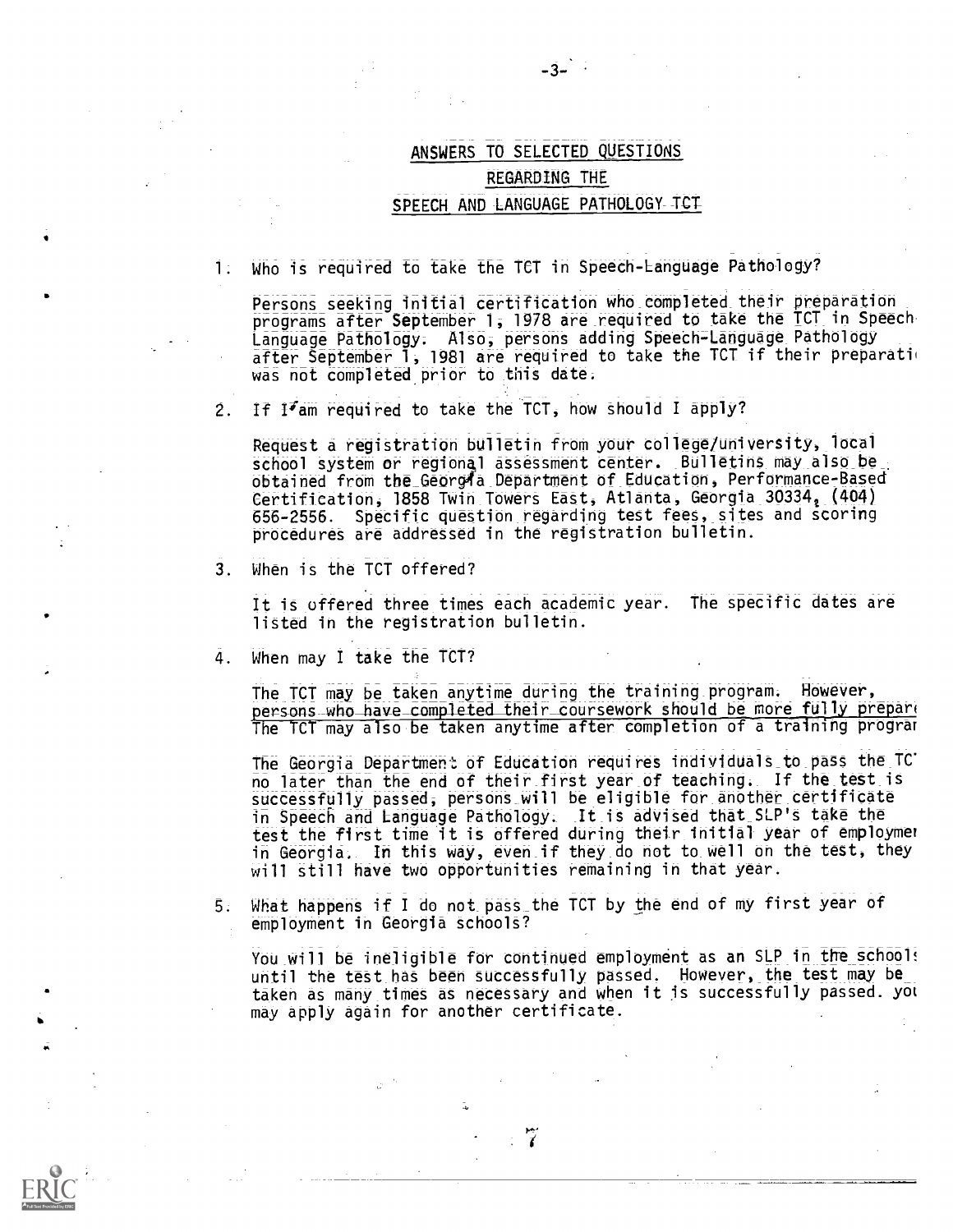## CONTENT OBJECTIVES WITH

-4-

#### SELECTED\_REFERENCE\_NUMBERS

1. FUNDAMENTALS OF SPEECH AND LANGUAGE

Identify structural components and/or functions of the phonatory mechanism. (16, 58, 89, 93, 116, 130, 136; 5)

Identify structural components and/or functions of the lips, teeth, and jaw as related to speech production. (58, 89, 93, 116, 136)

 $\bar{I}$ dentify structural components and/or functions of the tongue as related to speech production.  $(58, 89, 93, 116, 136)$ 

Identify structural components and/or functions of the hard or soft palates as related to speech production. (58, 89, 93, 116, 136)

Demonstrate an- understanding of theories of language acquisition. (15, 53, 78, 80)

Analyze factors influencing the process of speech and language development. (15, 53, 78, 80)

Demonstrate an understanding of receptive language development. (15, 53, 78, 80)

Identify stages of prelinguistic speech development (e.g., babbling, echolalia). (132, 78, 80, 15, 53)

Demonstrate an understanding of expressive language development. (15, 53, 78, 80)

Demonstrate an understanding of phonological development (e.g., sequence; age). (93; 78; 116)

Demonstrate an understanding of morphological development (e.g., sequence, age). (93, 78, 116)

Demonstrate an understanding of syntactic development (e.g., sequence, age): (93; 78, 116)

Demonstrate an understanding of semantic development (e.g., sequence, age). (93, 78, 116).

Demonstrate an understanding of pragmatic development (e.g., sequence, . age). (7)

Demonstrate an underStanding of theories and/or models of communication. (93, 116)

Demonstrate an understanding of phonology. (93, 89, 87)



C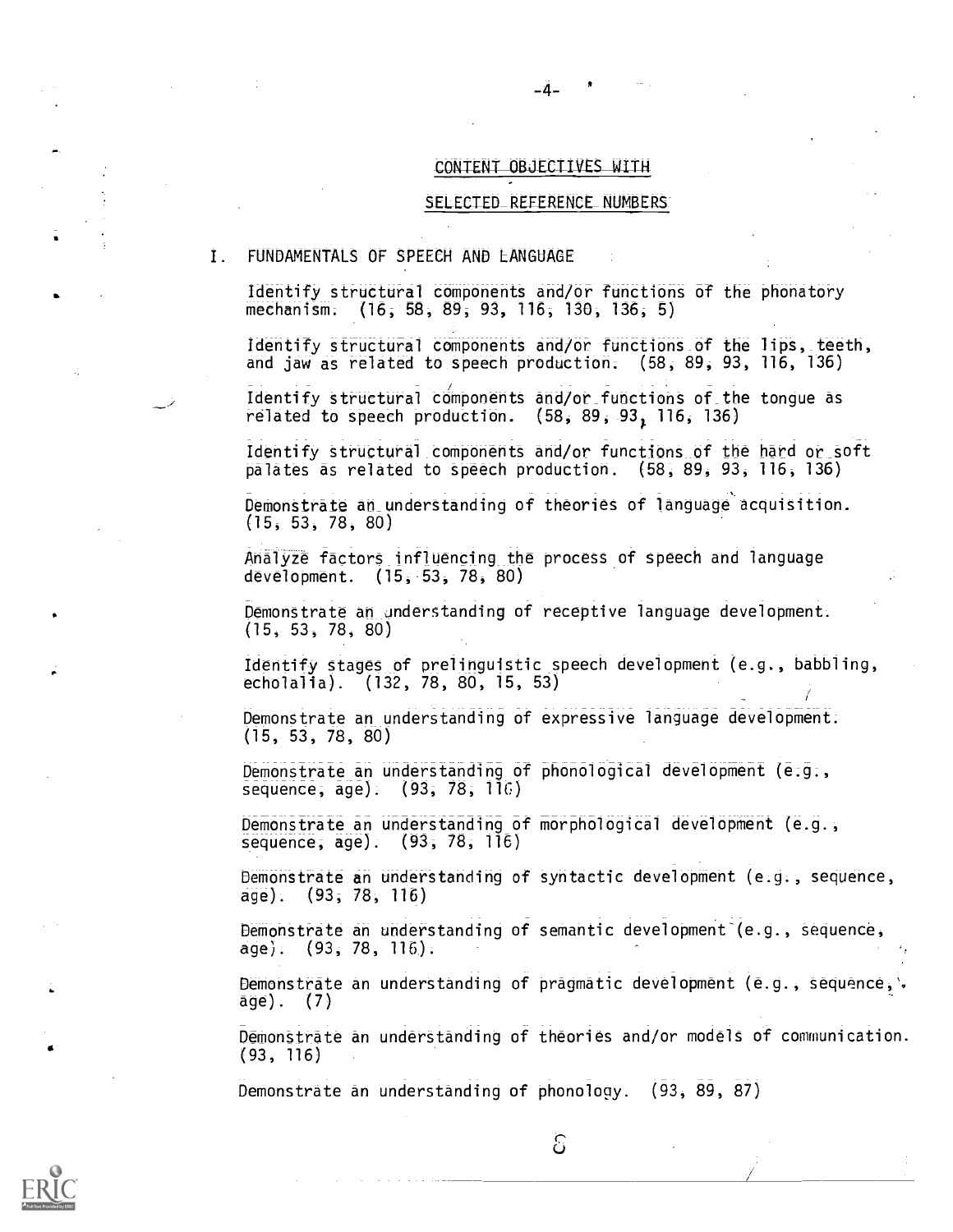Demonstrate an understanding of morphology. (93, 89, 87)

Demonstrate an understanding of semantics. (93, 89, 87)

Demonstrate an understanding of syntax. (93, 89, 87)

Demonstrate an understanding of the pragmatics of language. (7)

Identify types and/or functions of speechless communication, (e.g., gestural; assisted; neural-assisted). /118, 119, 73)

Demonstrate an understanding of regional/cultural variations in language usage. (116, 93)

Demonstrate an understanding of the effects of phonetic environment/ coarticulation on the production of vowels and consonants. (9, 20, 93, 18)

Demonstrate an understanding of the ways in which vowels and/or diphthongs are articulated or coarticulated. (9; 20, 93, 18)

Identify examples and/Or characteristics of\_a given manner of consonant articulation (e.g., stop-plosive, fricative): (9, 93, 18)

Identify specific zones of articulation ( .e., areas of placement) for corsonant articulation. (18, 93, 86).

Demonstrate an understanding of the basic concept of distinctive features. (126, 93)

Interpret International Phonetic Alphabet (IPA) symbols. (27, 125)

Analyze the influence of regional and cultural factors on speech production. (93; 116)

# II SPEECH AND LANGUAGE DISORDERS

Demonstrate an understanding of organic factors related to the etiology of speech-and language disorders. (93, 116, 122, 89; 127)

Demonstrate an understanding of functional factors related to the etiology of speech and language disorders. (116, 93, 122, 127)

Demonstrate an understanding of psychogenic factors related to the etiology of Speech and language disorders. (116, 93;; 68; 135)

Demonstrate an understanding of congenital factors related to the etiology of speech and language disorders. (93, 116, 26, 80, 89)

Demonstrate an understanding of acquired factors related\_to\_the\_ etiology of speech and language disorders. (93, 116, 122, 89, 32, 56, 106)

Identify types and purposes of identification/screening measures. (35, 41, 67, 33)



 $\epsilon$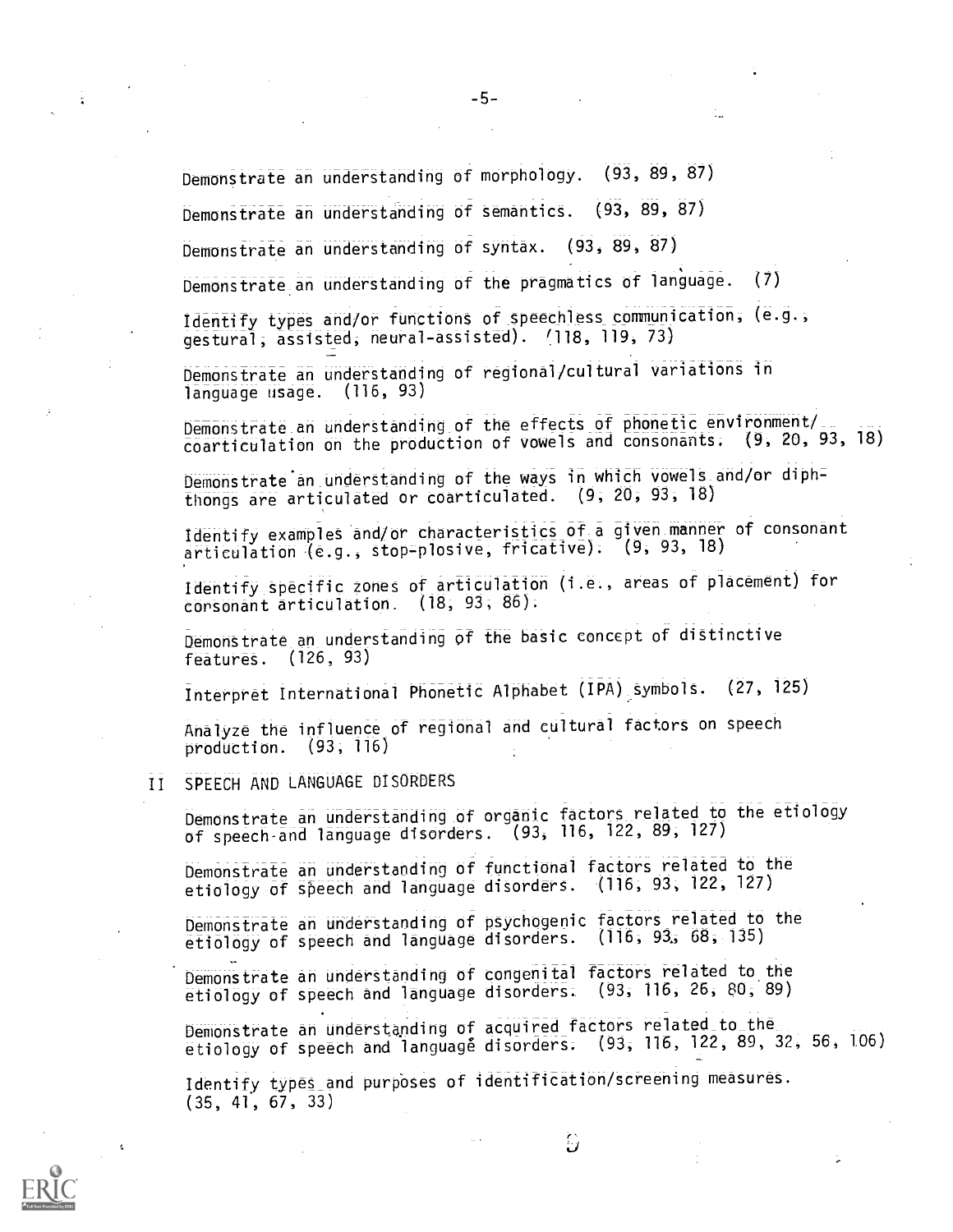Identify types; characteristics, and /or purposes of intelligence tests.

Identify purposes and/or procedures of oral peripheral examinations. (76, 33; 41, 35; 34)

Identify contents and/or purposes\_of a\_case hiStory used in assessing speech and language disorders. (33, 41: 35)

Identify techniques and/or purposes of physical and behavioral observatio in assessing speech and language disorders. (33, 67, 41, 35)

Identify factors symptomatic of language disorders. (6, 35, 41, 64, 67, 117)

Identify causes and/or correlates of language disorders. (6, 35, 41, 64, 67, 117)

Demonstrate\_an understanding of selection, adminiStration, or interpretation of language measures. (6, 35, 41, 64, 67, 117)

Demonstrate an understanding of procedures used in differential diagnosis and prognosis of lānguāgē disorders.  $(6, 35, 41, 64, 67, 117)$ 

Demonstrate an understanding of principles and/or procedures used in individual program planning for language disorders. (65, 71, 79, 83, 7)

Demonstrate an understanding of procedures or techniques used in intervention/therapy for language disOrders. (65; 71, 79, 83, 7).

Identify characteristics symtomatic of articulatory disorders. (9, 35, 41, 64; 67, 105)

Identify causes and/or correlates of articulation disorders. (9, 35, 4  $-64, 67, 105$ 

Demonstrate an understanding of selection, administration, or interpretat of articulatory measures. (9, 35, 41, 64, 67, 105)

Demonstrate an understanding of procedures\_ used in differential diagnosis and prognosis of articulatory disorders.  $(35, 41, 64, 67, 105, 34)$ 

Demonstrate an understanding of principles and/Or procedures used in individual program planning for articulatory disorders. (20, 42, 47, 48, 86,126)

DeMoriStrate an understanding of procedures or techniques used in intervention /therapy for articulatory disorders. (20, 42, 47, 48, 86, 126)

Identify symptoms of fluency\_disorders, including speech characteristics; accompanying movements, and internal features: (14; 69, 100; 35; 41; 67,

Demonstrate an understanding of theories of stuttering. (14, 93, 116, 122, 123)



 $\equiv$ 

 $-6-$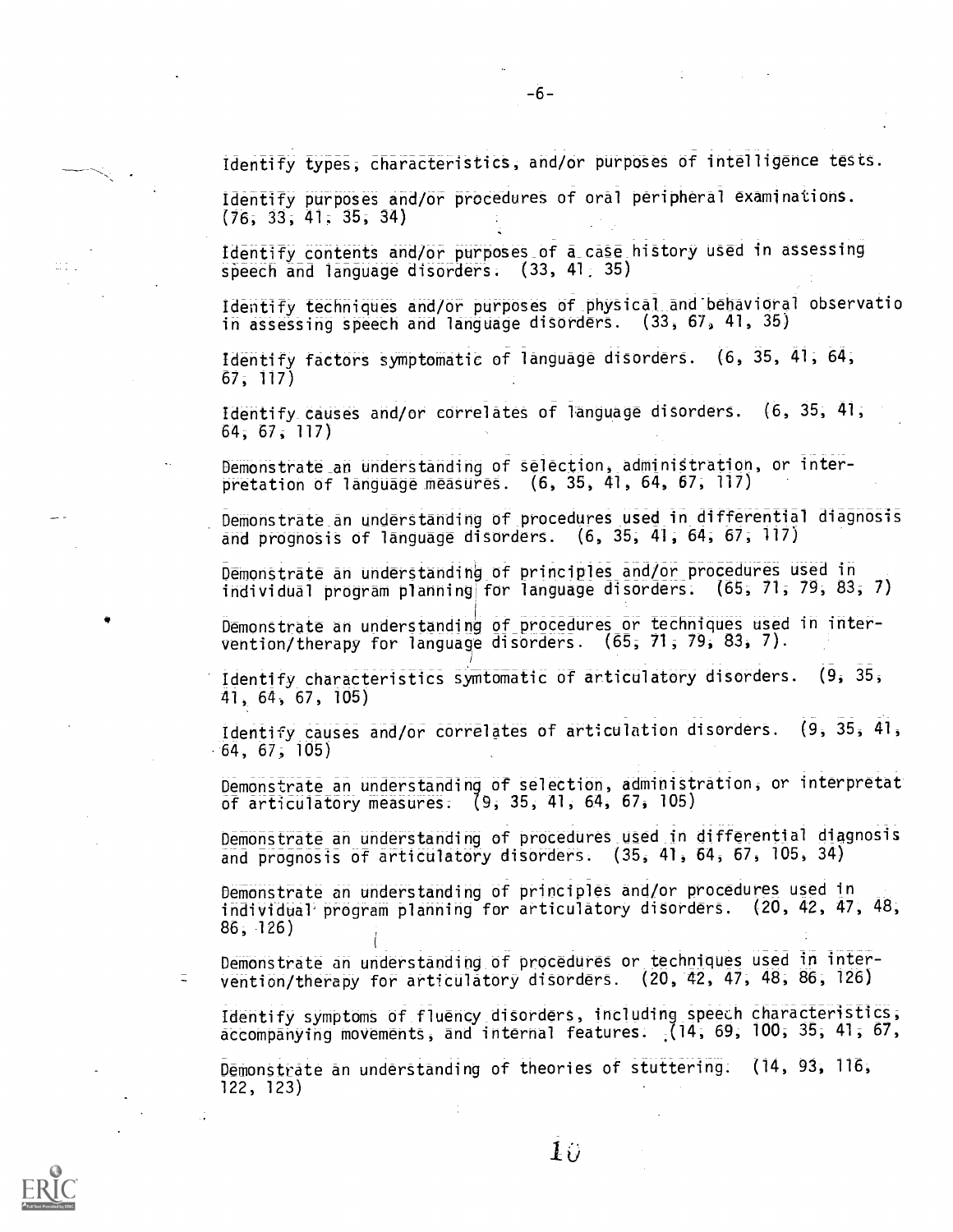Demonstrate an understanding of selection, administration, or interpretation of fluency measures. (35, 41, 33)

Demonstrate an understanding of procedures used in differential diagnosis and prognosis of fluency disorders. (35, 41, 33, 100)

Demonstrate an understanding of principles and/or procedures used in individual program planning for fluency disorders: (69, 82, 103, 112, 138, 43, 111)

Demonstrate an understanding of procedures or techniques used in intervention/therapy for fluency disorders; (124; 14, 93, 116, 122)

Identify characteristics symptomatic of voice disorders. (35, 41, 33, 93; 116, 122)

Identify causes and/or correlates of voice disorders. (5, 16, 130, 35, 41, 33, 93, 116, 122)

Demonstrate an understanding of selection, administration, or-interpretation of measures of voice attributes. (35, 41, 33, 93, 116, 122)

Demonstrate an understanding of procedures used in differential diagnosis of voice disorders. (35, 41, 93, 116, 122, 16, 5, 130)

Demonstrate an understanding of principles and/or procedures used in individual program planning for voice disorders; (5, 16; 29., 57, 115, 130)

Demonstrate an understanding of procedures or techniques used in inter<br>Comparison of the same of the same of the same of the 130) bemonstrate an understanding of the state of the case of the case of the vention/therapy for voice disorders. (5, 13, 16, 29, 57, 115, 130)

Analyze the effects of speech and language disorders on an individual's social and/or emotional development.  $(122, 93, 116, 80, 30, 132)$ 

Analyze the effects of speech and language disorders on an individual's intellectual development and/or academic performance. (122, 93,-116, 80, 30, 132)

III RELATED HANDICAPPING CONDITIONS

Identify the physical features characteristic of cleft palate or other oral-facial anomalies. (116; 122, 93, 35, 41, 33, 26)

Demonstrate an understanding of the effects of cleft palate  $\mathbf{Q}_{\mathbf{E}}$  other oralfacial anomalies on speech and language. (26, 116)

Demonstrate an understanding of associated problems among indiViduals with cleft palate or other oral-facial anomalies. (26, 116)

DemOnStrate an understanding of specialized speech and language diagnosis, prognosis, and/Or therapy considerationt related to cleft palate or other oral-facial anomalies; (26, 116)

 $\mathbf{H}$ 



 $-7-$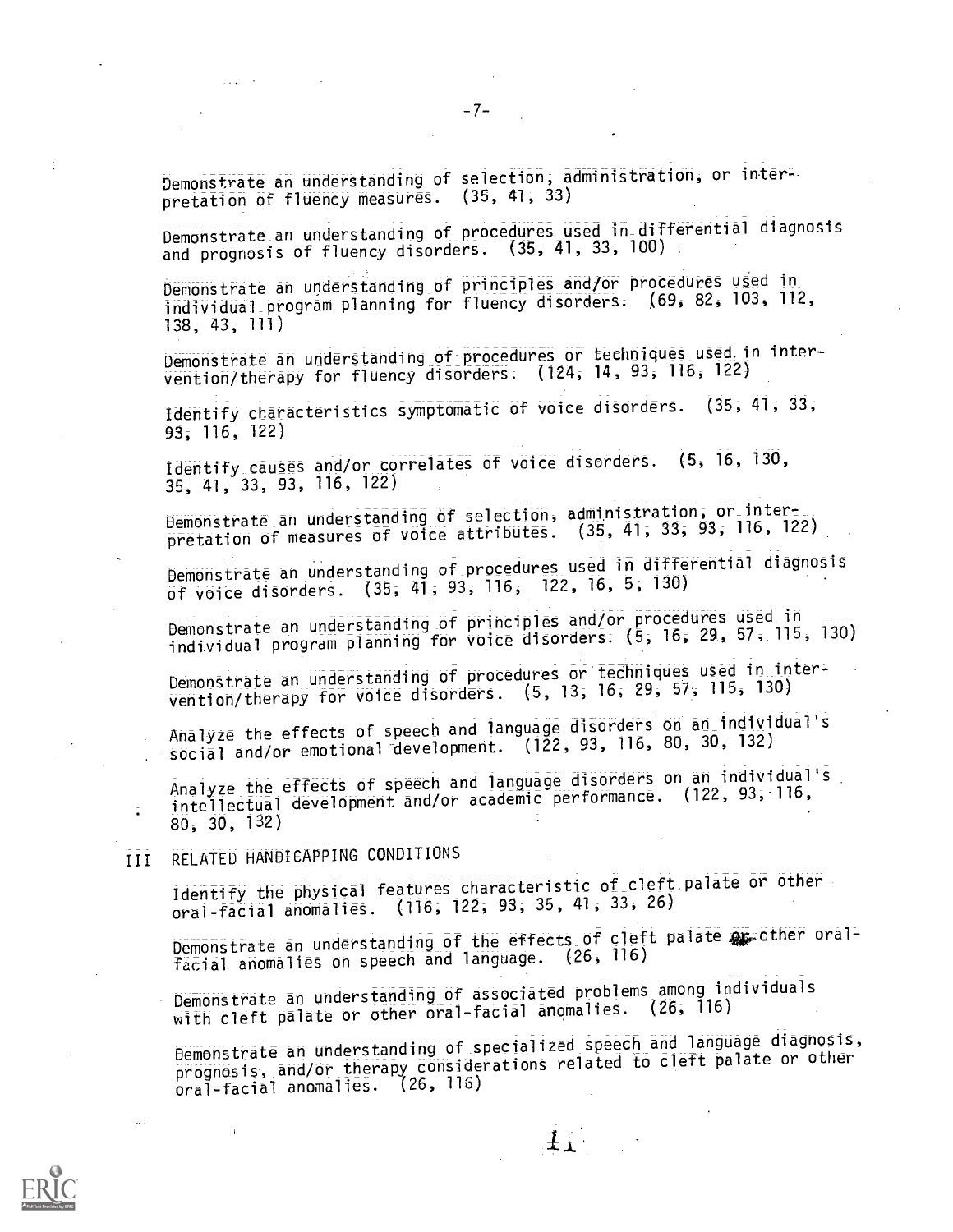Demonstrate an understanding of the effects of cerebral palsy or relatec dysarthrias on speech and language. (30, 116)

Demonstrate an understanding of physical, intellectual, perceptual, and/ behaVioral problems associated with cerebral palsy or related dysarthria (30)

Demonstrate an understanding of specialized speech and language diagnosi prognosis, and/or therapy considerations related to cerebral paisy or  $\overline{\phantom{a}}$ related dysarthrias. (30)

Identify characteristics of mental retardation: (116)

'Identify primary causes and/or correlates of mental retardation; (116)

Demonstrate an understanding of the effects of mental retardation on speech and language: (116; 72, 8)

Demonstrate an understanding of associated problems among individuals With mental retardation; (116, 10)

Demonstrate an understanding of specialized- speech and language diagnosi prognosis, and/or therapy considerations related to mental retardation. (35, 41; 116; 33, 8, 17, 21, 22, 23, 36, 37, 44, 45, 51, 60, 72, 73, 13)

Demonstrate an understanding of the effects of emotional disturbance on speech and language; (68, 135)

Demonstrate an understanding of specialized speech and language diagnosi prognosis; and/or therapy considerations related to emotional disturbanc (68, 135)

IV HEARING IMPAIRMENT

Identify causes of hearing loss (e. , sensorineural, conductive, mixed) (102, 90, 75)

Demonstrate an understanding of the relationship between age of onset of hearing loss and speech and language. (90; 102; 116; 93, 122)

Demonstrate an understanding of the relationship between degree of heari loss and speech and language: (90, 102, 116, 93, 122)

Demonstrate an understanding of the relationship between the type of hearing loss (e.g, sensorineural, conductive, mixed) and speech and language. (90, 102, 116; 93, 122)

Identify behaviors characteristic of hearing loss. (90, 102, 116, 93, 1

de la construcción

Demonstrate an understanding of procedures- inVolyed in the pure=tone identification/screening test for hearing loss. (102, 75)



12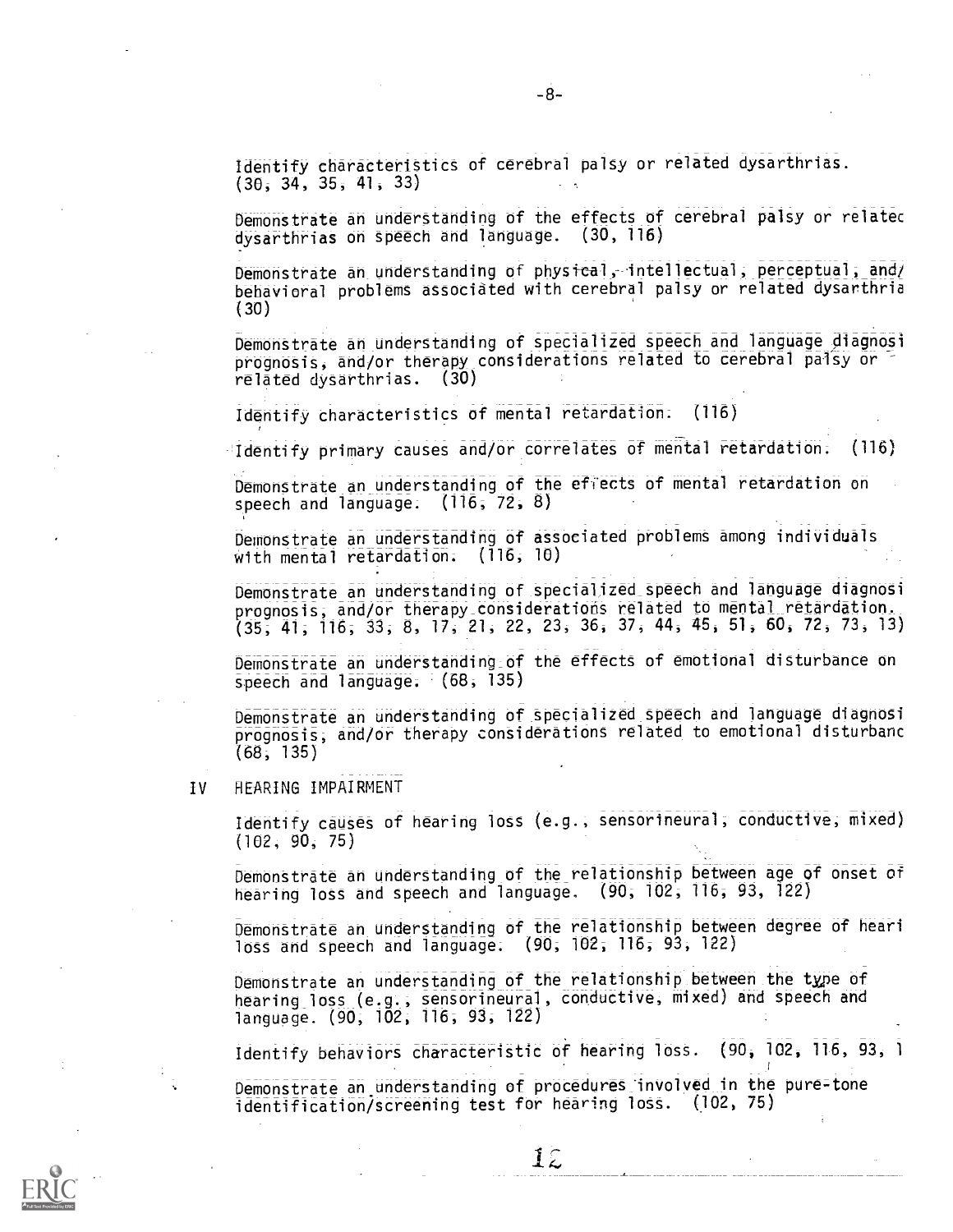Demonstrate\_an understanding of procedures involved in pure=tone threshold testing. (102, 75)

Interpret an audiogram. (102, 75, 84, 109)

Demonstrate an understanding of programs, principles and/or techniques used in intervention/therapy for the hearing impaired (e.g., auditory training, speechreading, speech and language training). (104, 70, 66, 63, 11)

Identify major approaches to communication development for the hearing impaired (e.g., manual, oral, total). (104, 90, 70, 66, 63, 11)

PROGRAM MANAGEMENT AND PROFESSIONAL KNOWLEDGE

V

Identify appropriate goals. and/or objectives of a school speech and language disorders program. (46, 54, 55, 81, 120, 121, 81, 133)

Demonstrate an understanding of the role and/or responsibilities of a school speech-language pathologist (e.g, referrals, group dynamics, scheduling, in-service, counseling). (46, 54, 55, 81; 120, 121, 81, 133)

Demonstrate an understanding of the relationship between a school speechlanguage pathologist and other professional staff; (121'; 120; 94, 55, 46)

Demonstrate an understanding of the interaction between a school speechlanguage pathologist and parents of students in a speech and language disorders program. (121, 120; 94; 55, 46) .

Demonstrate an understanding of issues involved in managing a school speech and language disorders program (e.g., service delivery models). (121, 120, 94, 55, 46, 137)

Identify types and /or -uses of equipment or materials in speech and language disorders programs:  $(54, 55, 133)$ 

Identify procedures involved in developing and implementing an individualized education program (IEP). (39, 40, 25)

Demonstrate an understanding of functions and/or purposes of records or reports)related to the schools's speech and language disorders program. (121, 120, 81, 55, 46)

Demonstrate an understanding of state regulations and/or procedures relevant to speech and language disorders programs. (Available from Georgia State Department of EdUcatiOn)

Demonstrate an understanding of federal regulations and/or procedures relevant to speech and language disorders programs (e.g., Public Law 94-142). (25, 39, 40)

Identify professional associations or publications relevant to speechlanguage pathologist. (93)

 $1.5 -$ 

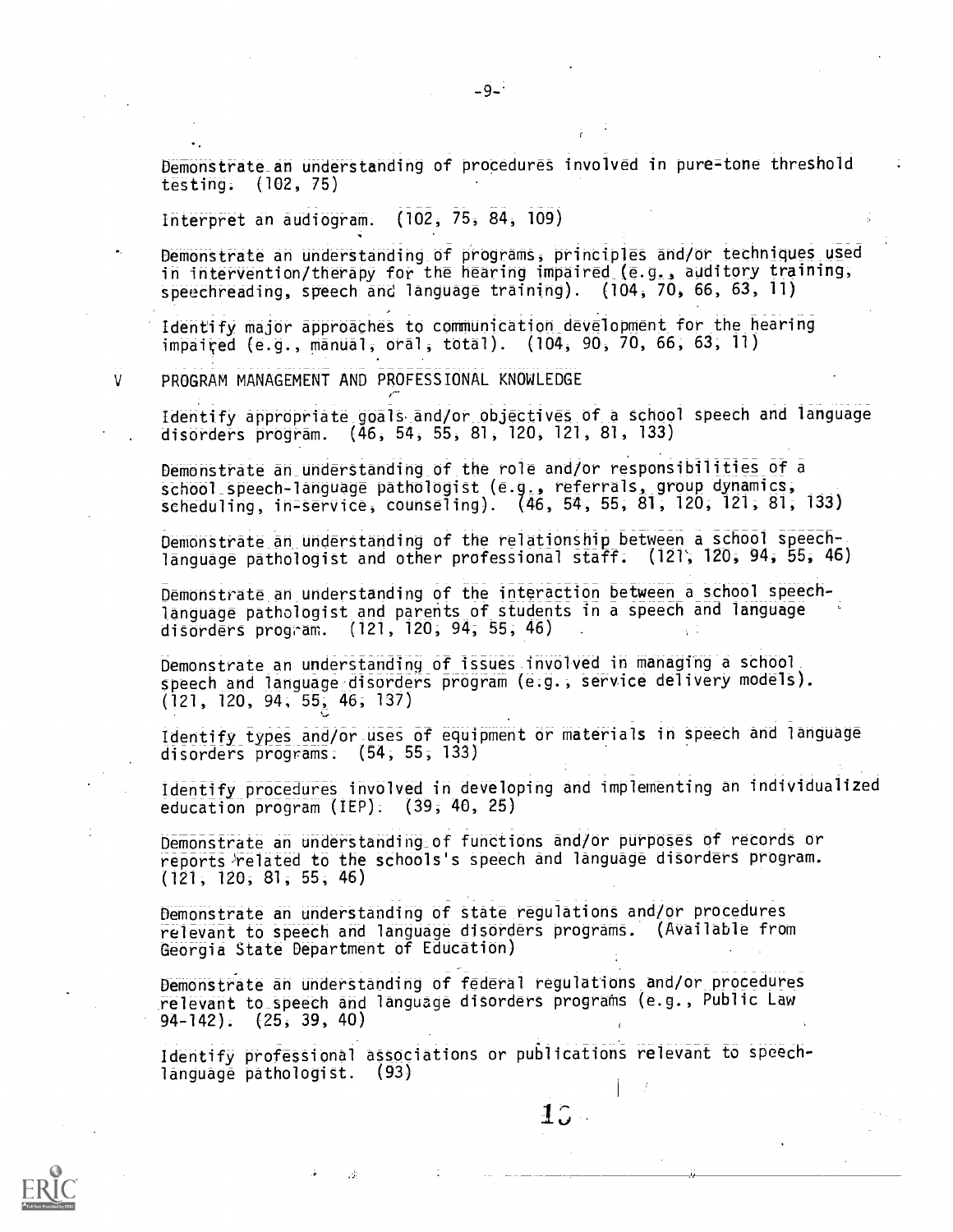${\tt Identity\_support\_services}$  for the speech and language disordered.  $\,$  (107,  $\,$ 1, 120, 121, 113)

Demonstrate an understanding of professional ethics. (93)

Ý,

 $\mathbb{R}^{\mathbb{Z}}$ 

 $\mathbf{r}$ 

Demonstrate an understanding of state SLP certification requirements for speech-language pathologists. (Available from the Georgia State Departmen of Education)

 $\overline{1}$  $\overline{4}$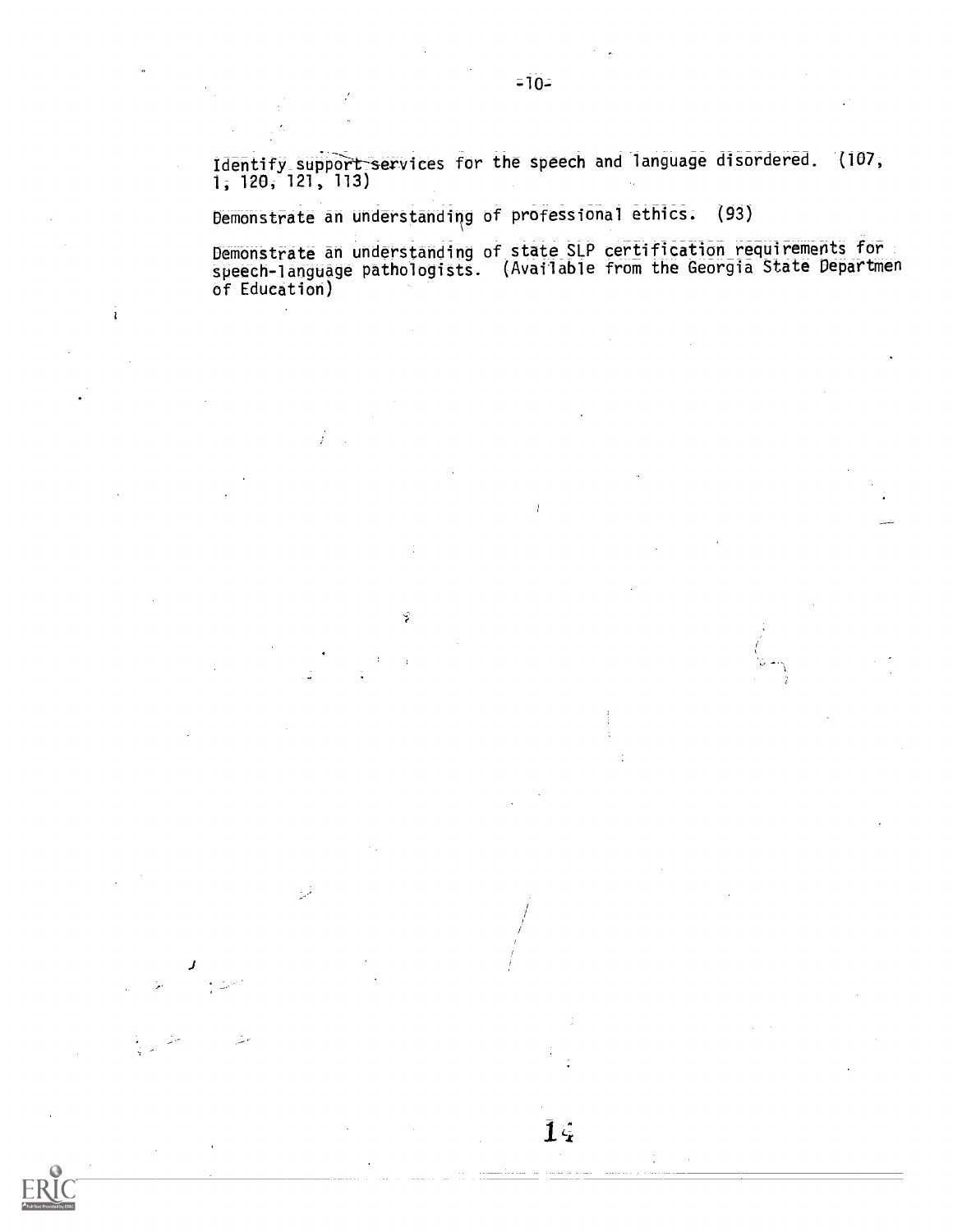- 1. Alpine, J. G., Ogden, J., and Wiggins, J., Utilization of Supportive Personnel in Speech Correction in Public Schools. American Speech Language-Hearing Association, 12, 599=604 (1970).
- 2. Alvord, D. J., Innovation in Speech\_Therapy: A Cost Effective Program. Exceptional Children, 43, 520-525 (1977).
- 3. Anderson, J. L., Supervision of school speech, language, and hearing programs - an emerging role. American Speech-Language-Hearing Association; 16; 7-10 (1974).
- 4. Andrews; M. and Brabson, C., Preparing the Language Impaired Child for Classroom Mathematics: Suggestions for the Speech Pathologist.\_ Language, Speech and Hearing Services in the Schools, VII, 1, 46-53 (1977);
- 5. Aronson, A. E. Clinical Voice Disorders: An Interdisciplinary Approach. Thieme-Stratton, Inc. New York (1980).
- 6. Barrie-Blackley, S., Musselwhite, C. R., Rogister, S. H., Clinical Oral Language Sampling. Danville, Ill.: The Interstate Printers and Publishers, Inc. (1978).
- 7. Bates, E. Language & Context: The Acquisition of Pragmatics. New York: Academic Press (1976).
- 8. Bender, M., Vallentutti, P., and Bender, R., Teaching the Moderately and Severely Handicapped (Vol. I and II). Baltimore, Md.: University Park Press (1976).
- Bennett, Bountress and Bull (ed.). Contemporary Readings in Articulation.  $-9.$ Kendall/Hunt Pub. (1982).
- 10. Bigge, J. L. and O'Donnell; P. A. Teaching Individuals with Physical and Multiple Disabilities; Columbus, Ohio: Charles E. Merrill (1976).
- 11. Blackwell, P. M., Engen, E., Fischgrund, J. E., and Zacadoolas, C. Sentences and Other Systems: .A Language and Learning Curriculum for Hearing Impaired Children. Washington, D.C: Alexander Graham Bell. Association (1978):
- 12 Bliss, C. K. Ontario Crippled Children's Center Symbol Communication Research Project: Teaching Guidelines. Ontario: Crippled Children's Center (Sept. 1974).
- Blonigen, J. A., Management of Vocal Hoarseness Caused by Abuse: An,  $13:$ Approach. Language, Speech and Hearing Services in the Schools',  $1x$ , 3, 142-150 (1978).
- 14. Bloodsteib; O. A Handbook on Stuttering. National Easter Seal Society For Crippled Children and Adults, (1975).

 $15$ 



 $-11-$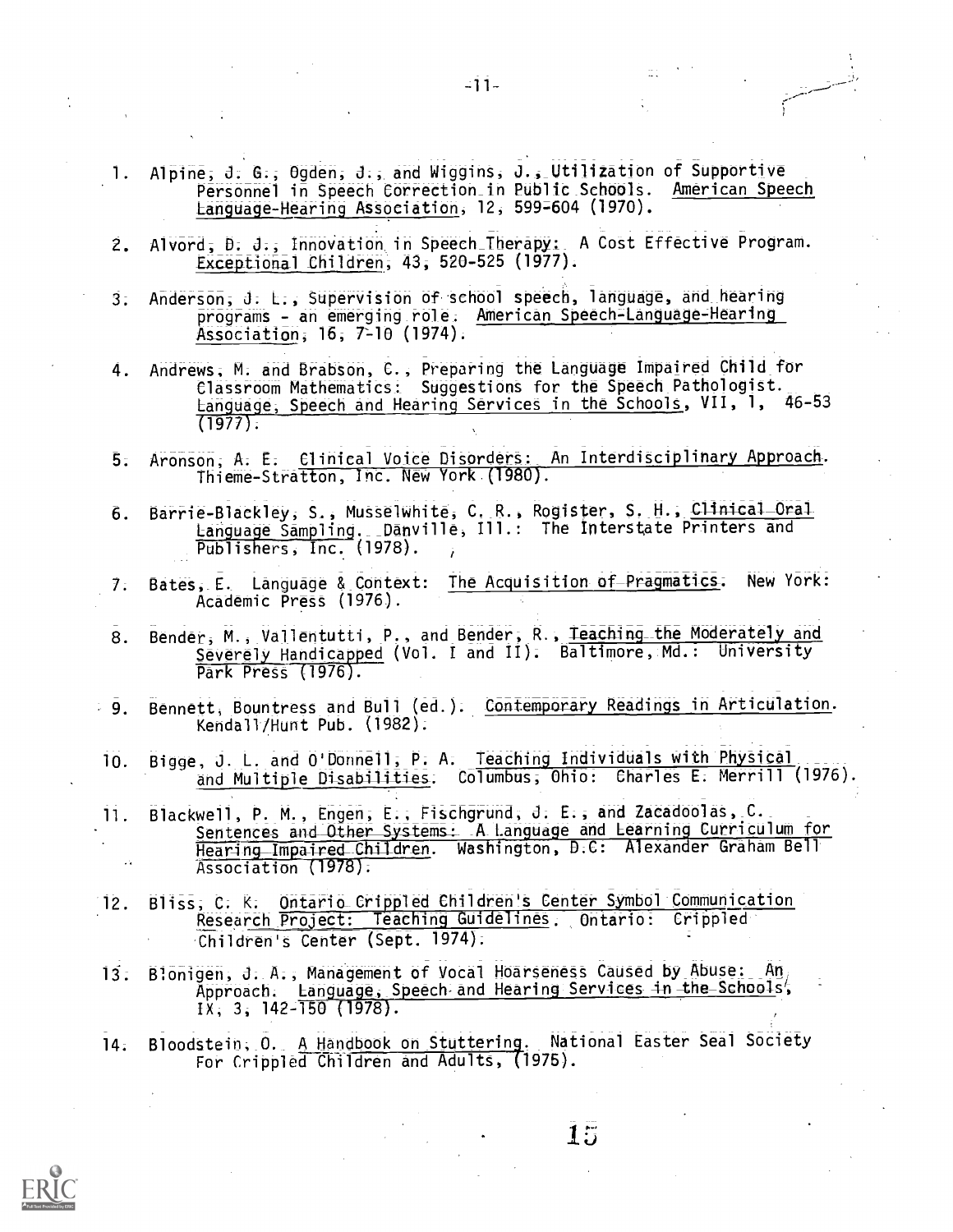|              | 15. | Bloom, L. and Lahey, M. Language Development and Language Disorders.<br>New York: John Wiley and Sons (1978).                                                                           |
|--------------|-----|-----------------------------------------------------------------------------------------------------------------------------------------------------------------------------------------|
|              | 16. | $\mathbf{f}$<br>Boone, D. R. The Voice and Voice Therapy, Second Edition. Englewood<br>Cliffs, N.J.: Prentice-Hall (1977).                                                              |
|              | 17. | Booth, T., Early Receptive Language Training for the Severely and Profoundl<br>Retarded. Language, Speech and Hearing Services in the School, IX, 3,<br>$151 - 154$ (1978).             |
|              |     | 18. Borden, G. J., Harris, K. S. Speech Science Primer: Physiology, Acoustics,<br>and Perception of Speech. Williams & Wilkins (1980)                                                   |
|              | 19. | Bradford, L.J. (Ed.). Communication Disorders: An Audio Journal for<br>Continuing Education. New York: Grune and Stratton.                                                              |
|              | 20. | Bradley, D. P. and McCabe, R. B. Systematic Multiphonemic Approach to<br>Articulation Therapy. Chapel Hill, N.C.: University of North<br>Carolina School of Dentistry.                  |
|              | 21. | Bricker, D., et al. Constructive-Interaction-Adaption Approach to Language<br>Training. Miami, Fla.: Mailman Center for Child Development (1975).                                       |
|              | 22. | Bricker, W. A. and Benders D., A Program of Language Training for the<br>Severely Handicapped Child. Exceptional Child, 37, 101-110 (1970).                                             |
| $\mathbf{r}$ |     | 23. Brickey, W. L., A Systematic Approach to Language Training, Language of<br>the Mentally Retarded, p. 75-92, R. Schrefelbusch, Ed., Baltimore,<br>Md.: University Park Press (1972). |
|              | 24. | Bright, H. M. Out in the Back 40: A Voice From the Field. San Luis<br>Opispo, Calif.: Redwood Publishing Co. (1978).                                                                    |
|              |     | 25. Bruner, B. J. (Ed.). Escambia County Speech Clinicians Curriculum Guide.<br>Escambia County (Florida) School Board (1978). Contains IEP Objective                                   |
|              | 26. | Bzoch, K. Communicative Disorders Related to Cleft Lip and Palate.<br>Little Brown & Co. (1979).                                                                                        |
|              | 27. | Calvert, D. R. Descriptive Phonetics. Thieme=Stratton, New York.                                                                                                                        |
|              |     | 28. Chapey, Roberta. Language Intervention Strategies in Adult Aphasia.<br>Williams and-Wilkins (1981).                                                                                 |
|              | 29. | Cooper, M. and Cooper, M. H., (eds). Approaches in Vocal Rehabilitation.<br>Springfield, Ill.: Charles C. Thomas (1977).                                                                |
|              | 30. | Cruickshank, W. M. Cerebral Palsy: A Developmental Disability, 3rd Ed.,<br>Syracuse University Press.                                                                                   |
|              | 31. | Daniloff, Schuckers, Feth. The Physiology of Speech and Hearing.<br>Englewood Cliff, N.J.: Prentice-Hall (1980):                                                                        |
|              |     |                                                                                                                                                                                         |
|              |     | 16                                                                                                                                                                                      |
|              |     |                                                                                                                                                                                         |

-12-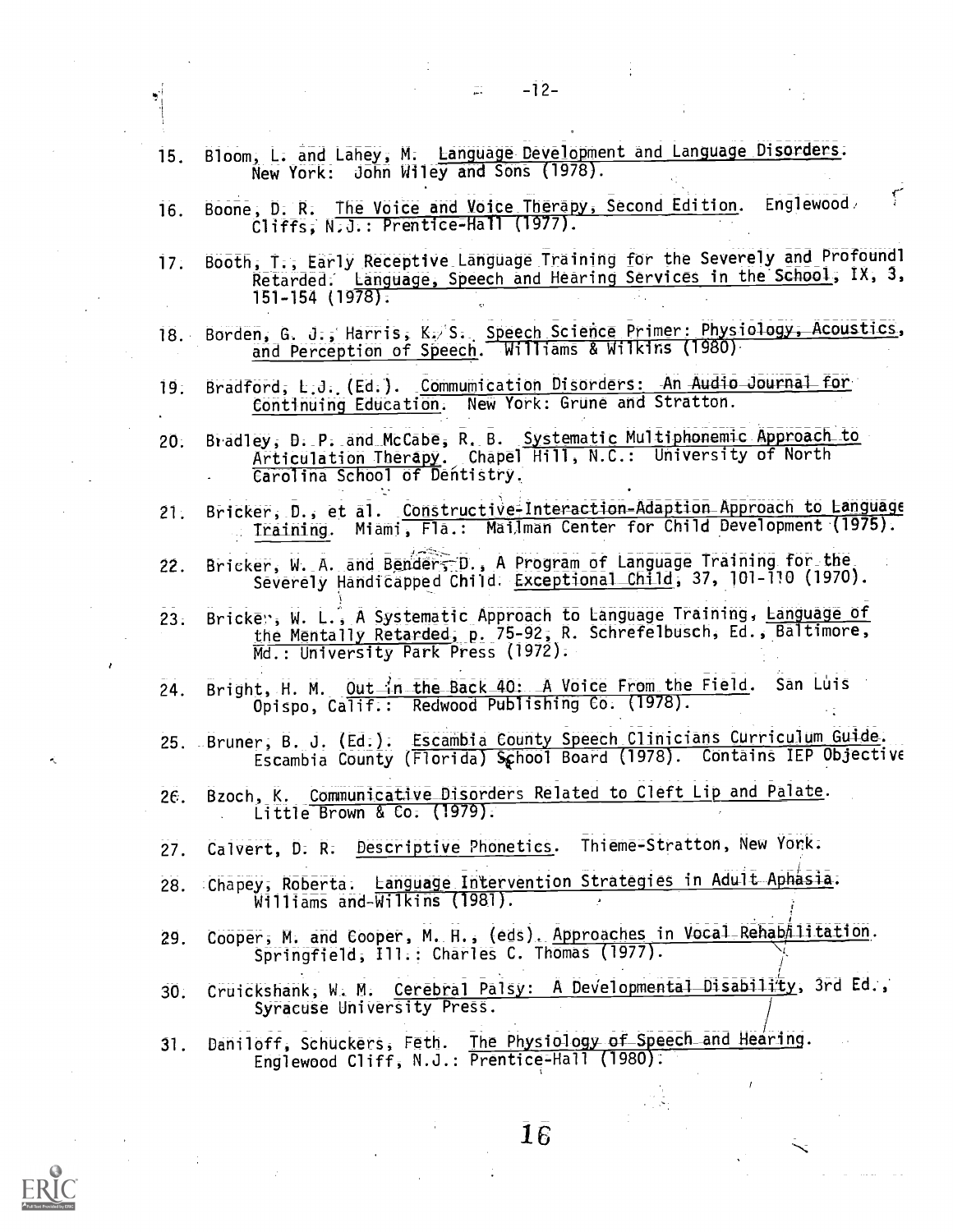| 32. | Darley, F. Aphasia. Philadeplhia: W.B. Saunders & Co. (1982).                                                                                                                                                                                                                                                                                                                                                                                                                                                                                                                                                  |
|-----|----------------------------------------------------------------------------------------------------------------------------------------------------------------------------------------------------------------------------------------------------------------------------------------------------------------------------------------------------------------------------------------------------------------------------------------------------------------------------------------------------------------------------------------------------------------------------------------------------------------|
| 33: | Darley, F. Evaluation of Appraisal Techniques in Speech and Language<br>Pathology. Addison-Wesley Pub. (1979).                                                                                                                                                                                                                                                                                                                                                                                                                                                                                                 |
| 34: | Darley, Aronson, & Brown. Motor Speech Disorders. W. P. Saunders Co.                                                                                                                                                                                                                                                                                                                                                                                                                                                                                                                                           |
| 35. | Darley, F. L. & Spriestersbach, D. C. Diagnostic Methods in Speech<br>Pathology, Second Edition, New York: Harper and Row (1978).                                                                                                                                                                                                                                                                                                                                                                                                                                                                              |
| 36. | Bavis, J. M., Programming Language for Severely Retarded Children,<br>Language, Speech and Hearing Services in the Scho.1, IX, 4, 213-219<br>$(1978)$ .                                                                                                                                                                                                                                                                                                                                                                                                                                                        |
| 37. | Dever, R. B. TALK: Teaching American Language to Kids. Columbus, Ohio:<br>Charles E. Merrill Publishing Co. (1978).                                                                                                                                                                                                                                                                                                                                                                                                                                                                                            |
| 38. | Dickson, D.R. and Dickson, W. M. Anatomical and Physiological Bases<br>of Speech. Little Brown.                                                                                                                                                                                                                                                                                                                                                                                                                                                                                                                |
| 39. | Dublinske, S., P.L 94-142: Developing the Individualized Education<br>Program (IEP). American Speech-Language-Hearing Association Program<br>$20, 380 - 397 (1978)$ .                                                                                                                                                                                                                                                                                                                                                                                                                                          |
| 40. | Dublinske, S. and Healy, W. D., P.L. 94-142: Questions and Answers for<br>the Speech-Language Pathologist and Audiologist, American Speech-<br>Language-Hearing Association, 20, 188-205 (1978).                                                                                                                                                                                                                                                                                                                                                                                                               |
| 41. | Emerick, L. and Hatten, J. Diagnosis and Evaluation in Speech Pathology.<br>Englewood Cliffs, N.J.: Prentice-Hall, Inc (1979).                                                                                                                                                                                                                                                                                                                                                                                                                                                                                 |
| 42. | Fisher, H. Improving Voice and Articulation, Second Edition. Boston,<br>Mass.: Houghton Mifflin Co. (1975).                                                                                                                                                                                                                                                                                                                                                                                                                                                                                                    |
| 43. | Fraser, Conditioning in Stuttering                                                                                                                                                                                                                                                                                                                                                                                                                                                                                                                                                                             |
| 44. | Fristoe, M. Four Language Intervention Systems. Decatur, Ala.: Lurieen<br>B. Wallace Developmental Center.                                                                                                                                                                                                                                                                                                                                                                                                                                                                                                     |
| 45. | the company of the company of the company of the company of the company of the company of the company of the company of the company of the company of the company of the company of the company of the company of the company<br>the state of the state of the state of<br>the second construction of the second construction of the second construction of the second construction of the<br>Fristoe, M., (Ed.), Language Intervention Systems for the Retarded :- A<br>Catalog of Original Structured Language Programs in Use in the U.S.<br>Decatur, Ala.: Lurleen B. Wallace Developmental Center (1975). |
| 46. | Garrard, K. R., The Changing Role of Speech and Hearing Professionals<br>in Public Education, American Speech=Language-Hearing Association,<br>∵XXI, 2, 91=98 (1979).                                                                                                                                                                                                                                                                                                                                                                                                                                          |
| 47. | Gerber, A., Programming for Articulation Modification, Journal of Speech<br>and Hearing Disorders, 42, 29-43 (1977).                                                                                                                                                                                                                                                                                                                                                                                                                                                                                           |
| 43. | Goda, S. Articulation Therapy and Consonant Drill Book.<br>New York:<br>Grune and Stratton (1970).                                                                                                                                                                                                                                                                                                                                                                                                                                                                                                             |
|     | $17^{\circ}$                                                                                                                                                                                                                                                                                                                                                                                                                                                                                                                                                                                                   |

 $\hat{\mathcal{A}}$ 



 $\begin{array}{c} \frac{1}{2} \\ \frac{1}{2} \\ \frac{1}{2} \end{array}$ 

 $\frac{1}{2}$ 

 $\frac{1}{2}$ 

 $\frac{1}{2}$  .  $\ddot{\phantom{a}}$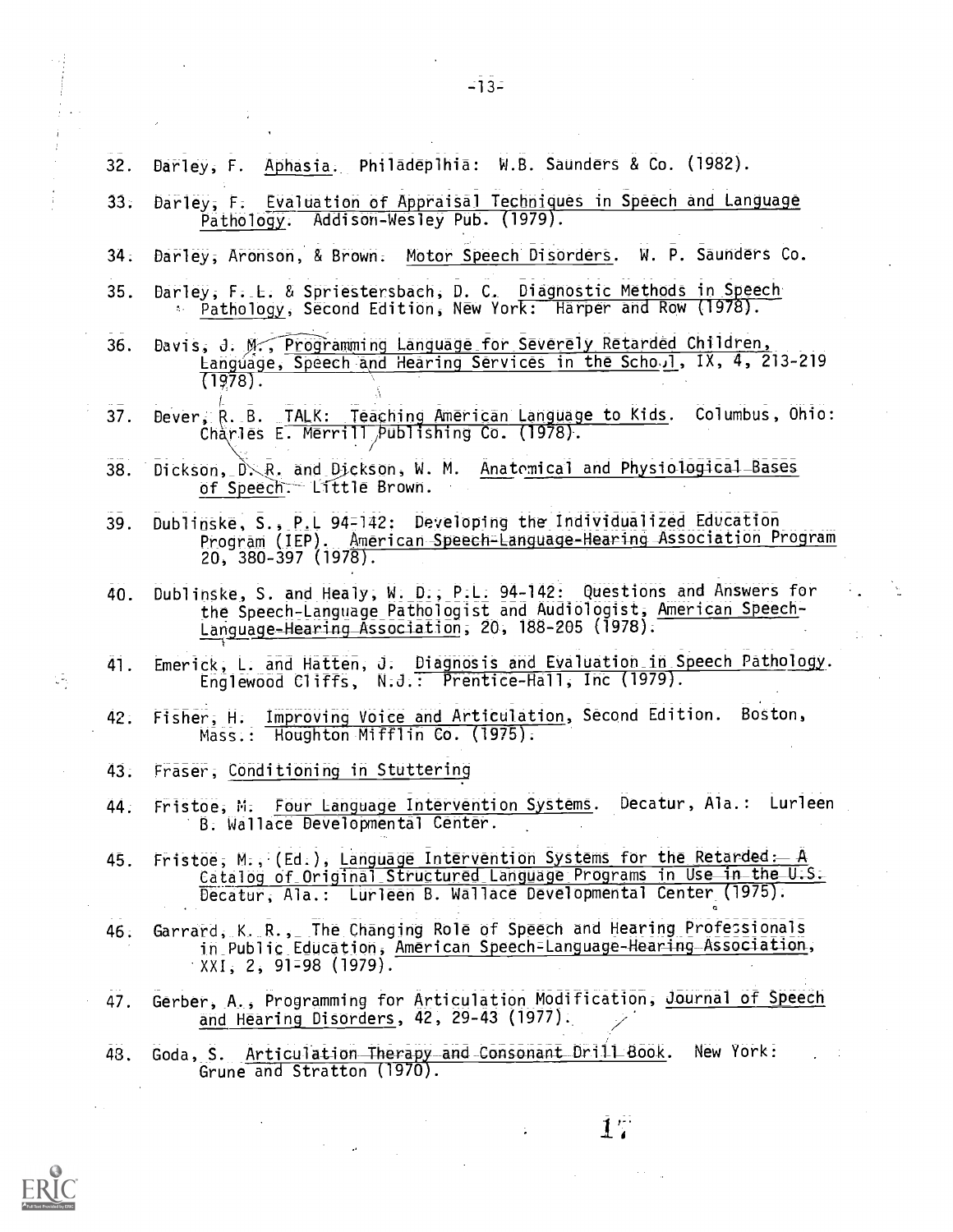- 49. Goodman, L. and Mann, L. Learning Bisabilities in the Secondary School. New York: Grune and Stratton (1976).
	- 50. Gregory, H. (Ed). Controversies about Stuttering Therapy. University Park Press.
	- 51. Guess, D., Sailor, W., and Baer, D., Functional Speech and Language Train. for the Severely- Handicapped, Part I and II. Lawrence, Kan.: Hand H. Enterprises, Inc. (1976);
	- Hartbauer, R. E. (Ed.). Counseling in Communicative Disorders. Springfie.  $52.$ III.: Charles C. Thomas (1978).
- 53. Hatten, J., Goman, T., and Lent, C. Emerging Language 2. Tucson, Ariz.: Communication Skill Builders (1976).
- 54. \Healey, W. C. Planning, Developments Management, Evaluation. Washington, D.C.: American Speech-Langauge-Hearing Association (1972).
- 55. Healey, W. C. Standards and Guidelines for Comprehensive Language, Speed and Hearing Programs in the Schools. Washington, D.C.: American Speech-Language-Hearing Association (1973-1974).
- 56. Johns, Dnnnell F., Clinical Management of Neurogenic Communicative Disord( Little Brown ('1978)
- 57. Johnson, T. S. Vocal Abuse Reduction Program. Logan, Utah: Utah State University (1976).
- 58. Kaplan, H. Anatomy and Physiology of Speech. New York: McGraw-Hill (19;
- 59. Keith, R. L. & Darley; F. L. Larnygectomee\_Rehabilitation.
- 60. Kent; L. R. Language\_AcquiSition Program for- Retarded or Multiply Impaired. Champaign, Ill.: Research Press (1974).
- 61. Kess, Joseph F. Psycholinguistics. New York: Academic Press, 1976.
- 62: Knight, N. E., Structuring Remediation in a Self-contained Classroom, Language, Speech and Hearing Services in the Schools, V, 4, 198-203 (1974).
- 63. Kretschmer, R. R. and Kretscher, L. W. Language Development and Intervent with the Hearing Impaired. Baltimore, Md.: University Park Press  $(1978)$ .
- 64. Lee, L. Developmental Sentence Analysis. Evanston, Ill.: Northwestern University Press (1974).
- 65. Lee, L. L., Koenigsknecht. R. A., and Mulhen, S. T., Interactive-Language Development Teaching. Evanston, Ill.: Northwestern University Press (1975).

6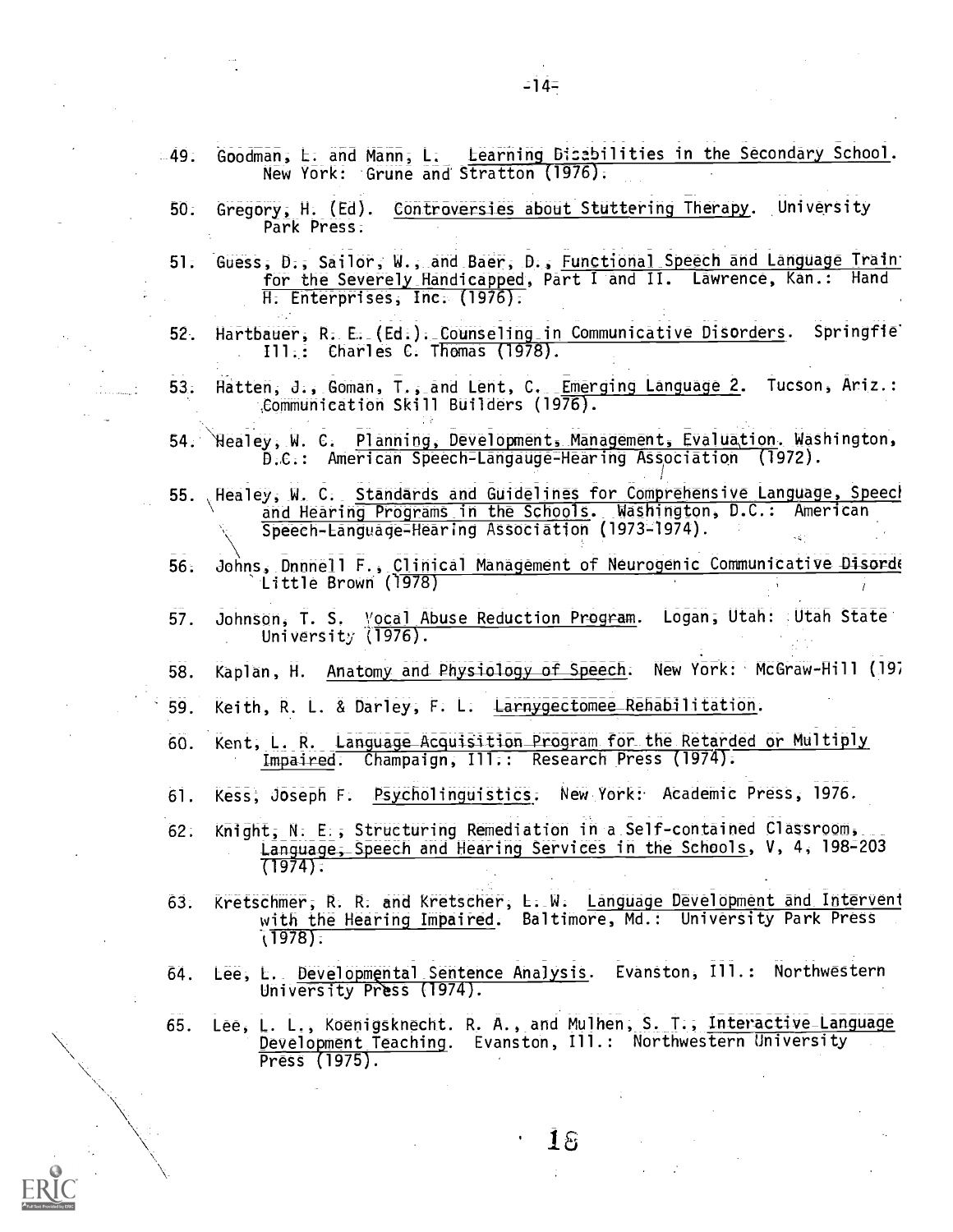- 66. Ling, D. Speech and the Hearing Impaired Child: Theory\_and\_Practice. Washington, D.C., Alexander Graham Bell Association (1976).
- 67. Lloyd, L. L. (ed). Communication Assessment and Intervention Strategies. Baltimore, Md.: University Park Press (1976).
- 68. Lovas, O. I. The Autistic Child. New York: John Wiley and Sons (1977).
- 69. Luper, H. L. and Mulder, R. L. Stuttering Therapy for Children. Englewood Cliffs:  $N.J.$  (1964).
- 70. McCaw, D. Materials for Deaf/Hearing-Impaired: An Annotated Bibliography. Beaverton, Ore.: Dormac, Inc. (1977).
- 71. McClean, J., and Snyder-McLean, L. A Transactional Approach to Early Language Learning Problems. Washington, D.C.: Children's Hearing and Speech Center.
- 72. McLean, J., Yoder, D., and Schiefelbusch; R. (Eds.) Language Intervention with the Retarded: Developing Strategies. Baltimore, Md.: University Park Press (1972).
- 73 McDonald, J. D. and Schultz, A. R., Communication\_Boards\_fer Cerebral Palsied Children; Journal\_of\_Speech and Hearing Disorders, 37, 1, 73-88 (1973).
- 74. Madrid, J. H., A Method for Determining Speech, Hearing and Language<br>Staff Assignments to Schools in Cooperative Agreement. Language, Staff Assignments to Schools in Cooperative Agreement. Speech and Hearing Services in the Schools, 4, 209-216 (1977).
- 75. Martin, Frederick N. Introduction to Audiology (2nd edition). Prentice-Hall-(1981).
- 76. Mason, R. and Simon, C., An Orofacial Examination Checklist, Language Speech and Hearing Services in the Schools, VIII 3, 155-163 (1977).
- 77. Mearson, R. M., Fishman, B. V., and Fowler, S. A. Central Institute Test Evaluation Booklet. Cedar Falls, Iowa: Go-Mo Industries, Inc. (1976).
- 78. Minifie, F. D., Hixon, T. J., Williams, F. Normal Aspects of Speech, Hearing, and Language. Prentice=Hall (1973).
- 79. Monsees, E. K. Structured Language: for Children with Special Language Learning Problems. Washington, D.C.: Children's Hearing and Speech Center.
- 80. Morehead & Morehead. Normal & Deficient Child Language. Baltimore: University Park Press, 1976.
- 81. Mowrer, D. E., Accountability and Speech Therapy in the Public Schools, American Speech-Language-Hearing Association, XIV, 3, 111-115 (1972).

**15** 

82. Mowrer, D. Program to Establish Fluent Speech. Columbus, Ohio: Charles E. Merrill Publishing Co. (1978).

r.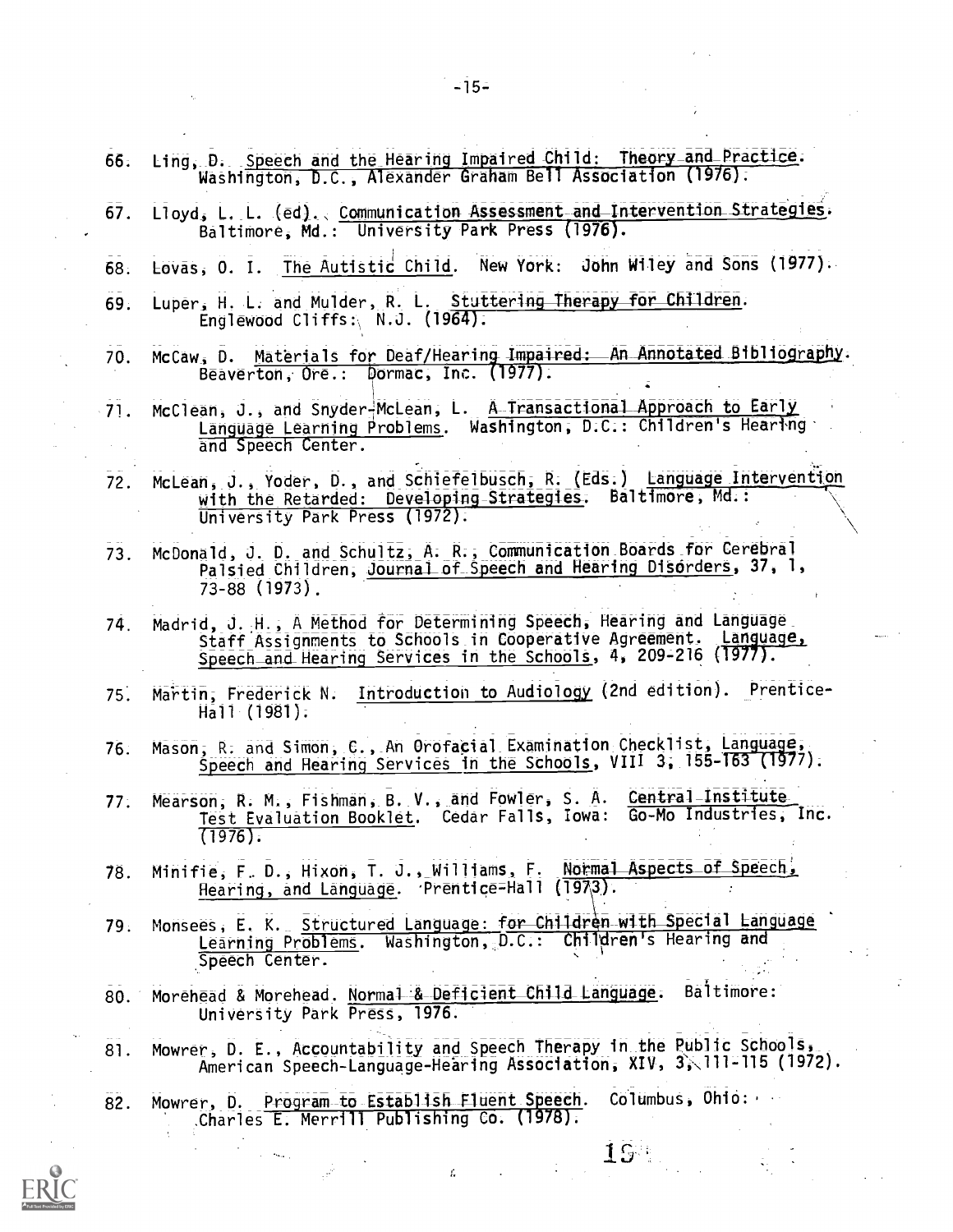- 83. Muma, J. R. Language=Handbook: Concepts, Assessment, Intervention. Englewood Cliffs, N.J.: Prentice-Hall, Inc (1978).
- 84. Navairo, M. R. and Klodd, D. A., Impedance Audiometry for the School Clinician. Language, Speech and Hearing Services in the Schools, IX, 1, 50-56 (1978).
- 85. Neideker. School Problems in Speech-Language.
- 86. Nemoy, E. M., and Davis, S. F., Correction of Defective Consonant Sounds Boston, Mass.: Expressive Co. (1945).
- 87. Nicolosi, L., Harryman, E. and Krescheck, J. Terminology of Communicati Disorders: Speech, Language, Hearing. Williams & Wilkins (1978).
- 88. Northcott, W. H. (Ed.), Curriculum Guide: Hearing Impaired Children: Birth to Three Years, and Their Parents. Washington, D.C.: Alexan Graham Bell Association (1977).
- 89. Northern, J. L. Review Manual for Speech, Language and Hearing. Saunde (1982).
- 90. Northern, J. and Dorino, M. Hearing in Children, Second Edition. Baltimore, Md.: Williams and Wilkins (1978).
- 91. Oratio, A. M., Supervision in Speech Pathology: A Handbook for Supervisors and Clinicians. Baltimore, Md., University Park Press (1977
- 92. O'Toole, T. J., Supervision of the clinical strainee. Language, Speech and Hearing Services in the Schools, IV, 3, 132-139 (1973).
- 93. Perkins, W. H. Speech Pathology: An Applied Behavioral Science. St. Louis: Mosby Times Mirror (1977).
- 94. Phelps, R. A. and Koenigschnecht, R. A., Attitudes of Classroom Teachers Learning Disabilities Specialists and School Principals Toward Speech and Language Programs in Public Elementary Schools. Speech and Hearing. Services in the-Schools, VIII, 1, 33-45 (1977).
- 95. Pickering, M. and Dopheide, W. Training Aides to Screen Children for Speech and Language Problems. Language, Speech and Hearing Service in the Schools, VII, 4, 236-241 (1976).
- Pickering, M. and Kaelber, P., The Speech-Language Pathologist and the 96. Classroom Teacher: A Team Approach to Language Development. Language, Speech and\_flearing\_Services in the Schools, IX, 1, 43-49 (1978).
- 97\ Rampp, D. L. and Pannbacher, M., Indications and Contraindictions for Tongue Thrust Therapy. Language, Speech and Hearing Services in The Schools, IX, 4, 259-264 (1978).
- 98. Reed, Vickie. Basic Anatomy and Physiology of Speech and ing. Danville, Ill.: Interstate Printers and Pub., (1982,



 $\ddot{\mathbf{t}}$ .

 $-16-$ 

 $2\sigma$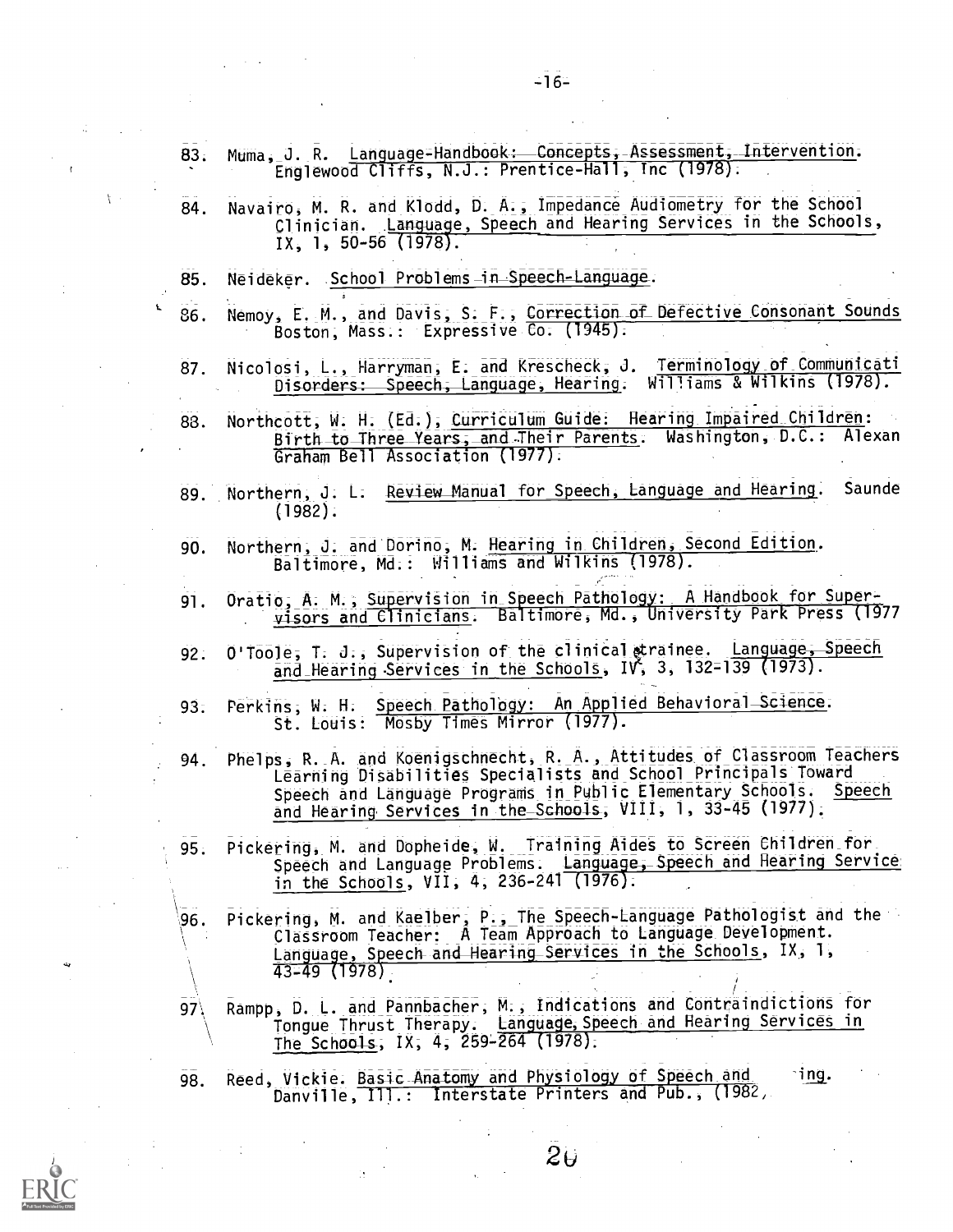- 99. Rieke, J. A., Lynch, L. L., and Soltman, S. F. Teaching Strategies for Language Development. New York: Grune and Stratton, Inc.  $(1977)$ . 100. Riley, G. D., Stuttering Severity Instrument for Children and Adults. Journal of Speech and Hearing Disorders, 37, 214-322 (1972); -101. Robertson, M: L. and Freeman, G., Applying diagnostic information to decisions about placement and treatment. Language; Speech and Hearing Services in the Schools, V, 4, 177=183 (1974). 102. Rose, D. E. Audiological Assessment. Prentice-Hall (1971). 103. Ryan, B. P, Programmed Therapy for Stuttering in Children and Adults. Springfield, Ill.: Charles C. Thomas (1974). 104. Sanders, D. A. Aural Rehabilitation. Englewood Cliffs, N.J.: Prentice -Hall; Inc. (1971). 105. Sanders; E., When Are Speech Sounds Learned? Journal of Speech and. Hearing Disorders, 27, 55-63 (1972). 106. Sarno, M. T. Acquired\_Aphasia. New York: Academic Press (1981).
- 107. Scalero, A. and Eskenazi, C. The Use of Supportive Personnel in a Public School Speech and Language Program. Language, Speech and Hearing Services in the Schools, VII, 3, 150-158 (1978).
- 108. Schiefelbusch, R. L. (Ed.) Language Intervention Strategies.,, Baltimore, Md.: University Park Press (1978).
- 109. Schumacker, M. and Melancon, B. Manual for Interpreting' Audiological Tests. New Orleans, La.: Louisiana State University.
- 110. Schuster and Ashburn. The Process of Human Development. Little-Brown.
- 111. Shames, G. H., Egolf, D. B. Operant Conditioning and the Management of Stuttering. New Jersey: Prentice-Hall (1976).
- 112. Shine, R. E. Systematic Fluency Training for the Young Stutterer (ages 3=9). Greenville, N.C.: East Carolina University (1976).
- 113. Simon, C. S., Cooperative Communication Programming: A Partnership Between the Learning Disabilities Teacher and the Speech-Language Pathologist. Language, Speech and Hearing Services in the Schools, VIII.
- 114. Snidecor, J. C. et al. Speech Rehabilitation for the Laryngectomized. 2nd. ed., Charles C. Thomas.
- 115. Stone, E., Hurlbutt, N.. & Couldhard, S., Role of Laryngeal Consultation in the Intervention of Disphonia. Language, Speech and Hearing Services in the Schools, IX, 1, 35-42 (1978).

 $21.$ 

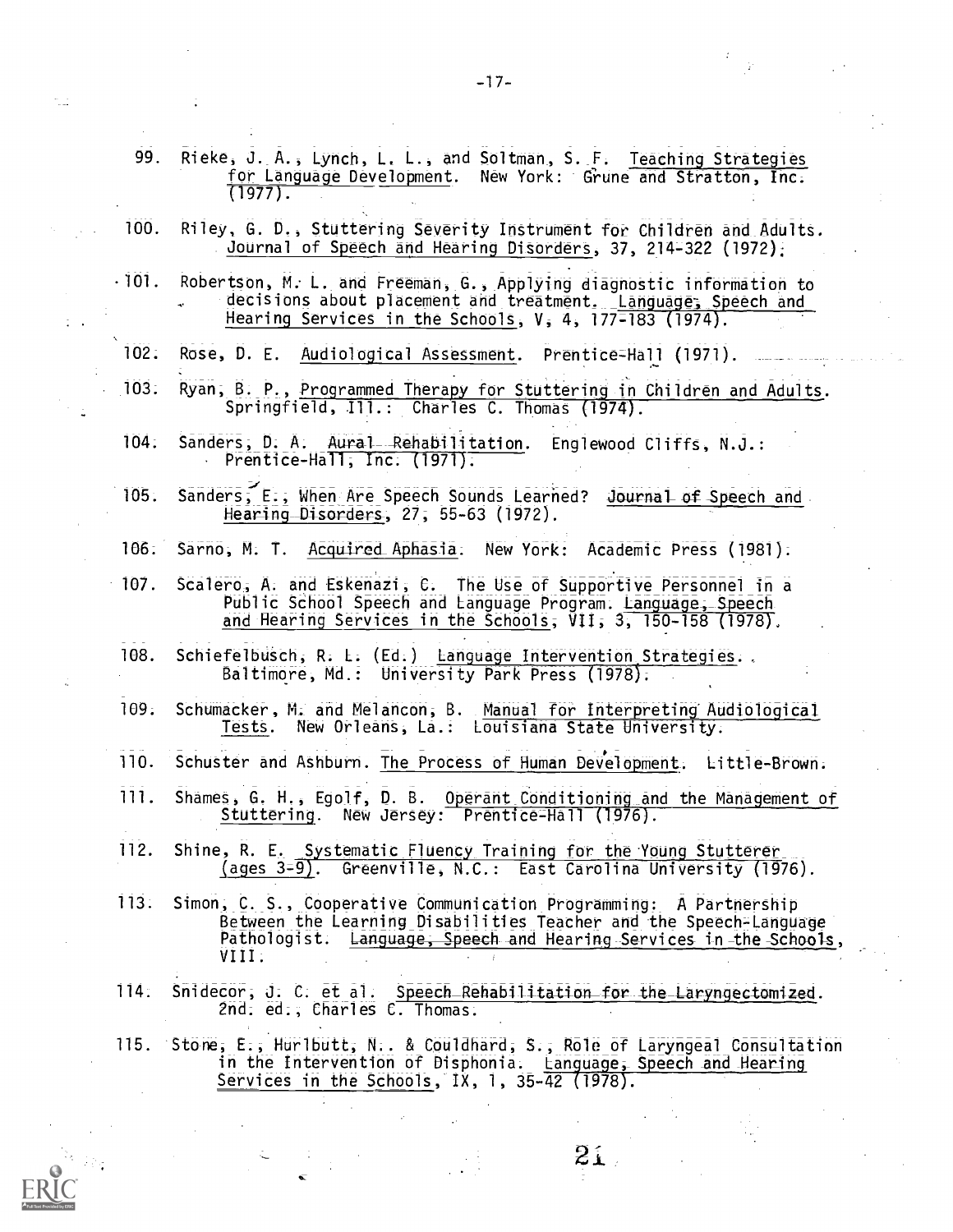|      | $-18-$                                                                                                                                                                       |
|------|------------------------------------------------------------------------------------------------------------------------------------------------------------------------------|
| 116. | Travis, L. E. (Ed.). Handbook of Speech Pathology.<br>New York: Appleton-<br>Century-Crofts (1971).                                                                          |
| 117. | Tyack, D. and Gottsleben, R. Language Sampling, Analysis, and Training.<br>Palo Alto, Calif.: Consulting Psychologists Press: (1975):                                        |
| 118. | Vanderheiden, G. C. Nonvocal Communication Aids and Techniques.<br>Baltimore, Md.: University Park Press (1976).                                                             |
| 119. | Vanderheiden, B. C. Nonvocal Communication Resource Book. Baltimore:<br>Md.: University Park Press (1978).                                                                   |
| 120. | Van Hattum, R. J. Clinical Speech in the Schools: Organization and<br>Management. Springfield, Ill. Charles C. Thomas (1976).                                                |
| 121. | Van Hattum, R. J., Services of the Speech Clinician in Schools: Progress<br>American Speech-Language-Hearing Association, 18,<br>and Aspects.<br>59-63 (1976).               |
| 122. | Van Riper, C., Speech Correction: Principles and Methods. New York:<br>Prentice-Hall $(1963)$ .                                                                              |
| 123. | Van Riper, C. The Nature of Stuttering. Englewood Cliffs, N.J.:<br>Prentice-Hall (1973).                                                                                     |
| 124. | Van Riper, C. The Treatment of Stuttering. Englewood Cliffs, N.J.:<br>Prentice-Hall, Inc. (1973).                                                                            |
| 125. | Van Riper, Charles & Dorothy E. Smith. An Introduction to American<br>Phonetics 3rd ed (1979).                                                                               |
| 126. | Weinter, F. and Bankson. Teaching Features, Language, Speech and<br>Hearing Services in the Schools. IX, 1, 29-34 (1978).                                                    |
| ?27. | Weiss, C. E., Lillywhite, H. S. Communicative Disorders Prevention<br>and Early Intervention. (2nd edition) Mobsy (1981).                                                    |
| 128. | Wiig, E. H. and Semel, E. M. Language Assessment and Intervention<br>for the Learning Disabled. Columbus, Ohio: Charles E. Merrill<br>$(1980)$ .                             |
| 129. | Wiig, E., and Semel, E. M. Language Disabilities in Children and<br>Adolescents. Columbus, Ohio: Charles E.Merrill (1976).                                                   |
| 130. | Wilson, $R - D$ . Voice Problems in Children. Second Edition. Baltimore,<br>Md.: Williams and Wilkins (1979).                                                                |
| 131. | Withrow, F. B. and Negren, C. J. Language, Materials, and Curriculum<br>Management for the Handicapped Learner. Columbus, Ohio: Charles<br>E. Merrill Publishing Co. (1976). |
| 132. | Wood, N. Delayed Speech and Language Development.                                                                                                                            |
|      | $\sim$<br>š.                                                                                                                                                                 |
|      | 22                                                                                                                                                                           |

 $\frac{1}{\sqrt{2}}$ 

 $\mathbb{C}^{\mathbb{Z}^2}$  , where  $\mathbb{C}^2$